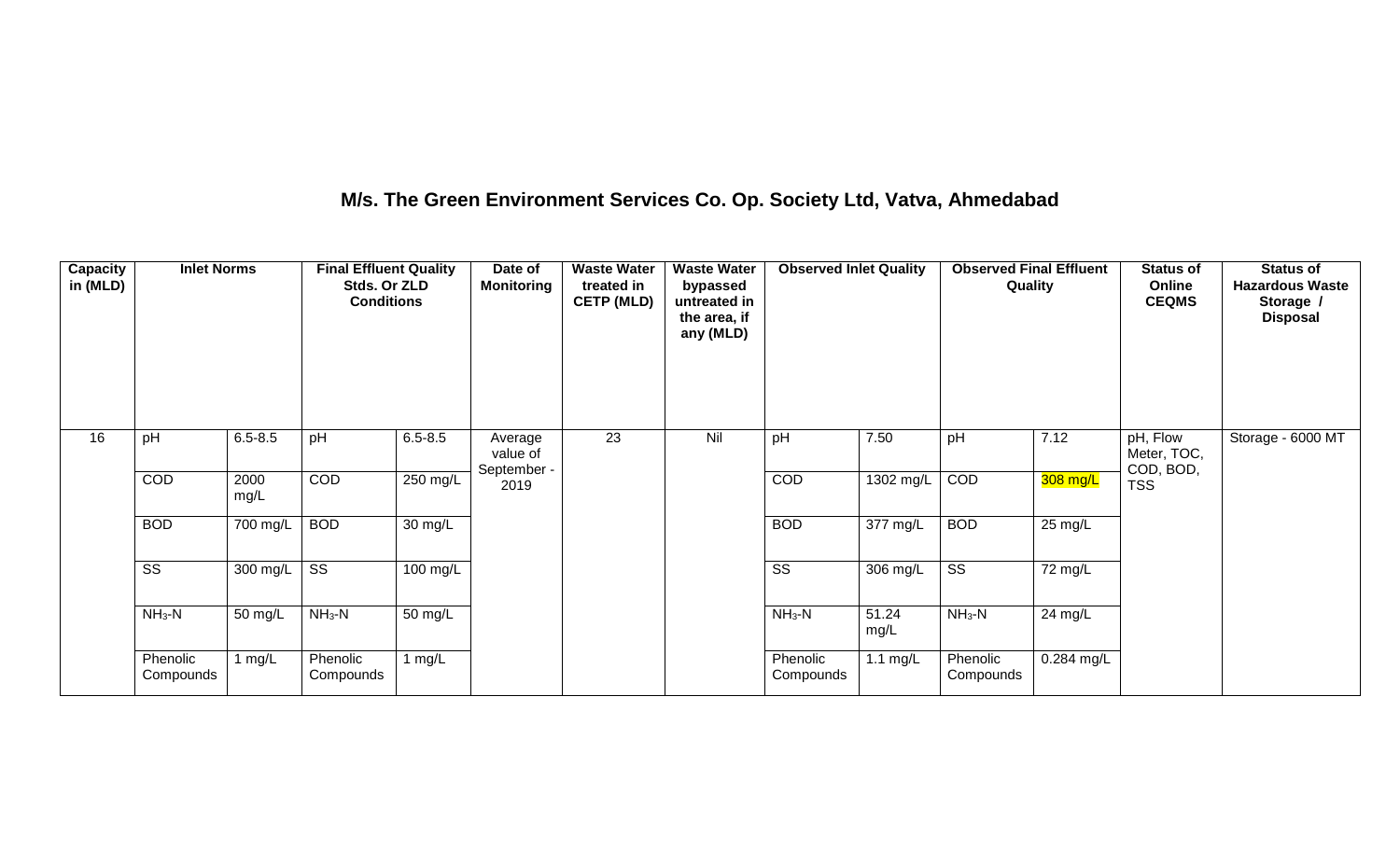## **M/s. Odhav Enviro Project Ltd., Odhav, Ahmedabad**

| <b>Capacity</b><br>in (MLD) | <b>Inlet Norms</b>     |              | <b>Final Effluent Quality</b><br>Stds. Or ZLD<br><b>Conditions</b> |             | Date of<br><b>Monitoring</b>       | <b>Waste Water</b><br>treated in<br><b>CETP (MLD)</b> | <b>Waste Water</b><br>bypassed<br>untreated in<br>the area, if<br>any (MLD) | <b>Observed Inlet Quality</b> |               | <b>Observed Final Effluent</b><br>Quality |                       | <b>Status of</b><br>Online<br><b>CEQMS</b>   | <b>Status of</b><br><b>Hazardous Waste</b><br>Storage /<br><b>Disposal</b> |
|-----------------------------|------------------------|--------------|--------------------------------------------------------------------|-------------|------------------------------------|-------------------------------------------------------|-----------------------------------------------------------------------------|-------------------------------|---------------|-------------------------------------------|-----------------------|----------------------------------------------|----------------------------------------------------------------------------|
| 1.2                         | pH                     | $6.5 - 8.5$  | pH                                                                 | $6.5 - 8.5$ | Average<br>value of<br>September - | 1.1                                                   | Nil                                                                         | pH                            | 7.16          | pH                                        | 6.45                  | Flow meter at<br>inlet & outlet,<br>COD, pH, | Storage - 55 MT                                                            |
|                             | COD                    | 2000<br>mg/L | <b>COD</b>                                                         | 250 mg/L    | 2019                               |                                                       |                                                                             | COD                           | $1162$ mg/L   | COD                                       | $\overline{224}$ mg/L | TSS, BOD                                     |                                                                            |
|                             | <b>BOD</b>             | 700 mg/L     | <b>BOD</b>                                                         | 30 mg/L     |                                    |                                                       |                                                                             | <b>BOD</b>                    | 369 mg/L      | <b>BOD</b>                                | 33 mg/L               |                                              |                                                                            |
|                             | $\overline{\text{ss}}$ | 300 mg/L     | $\overline{\text{ss}}$                                             | 100 mg/L    |                                    |                                                       |                                                                             | $\overline{\text{ss}}$        | 786 mg/L      | $\overline{\text{ss}}$                    | 68 mg/L               |                                              |                                                                            |
|                             | $NH3-N$                | 50 mg/L      | $NH3-N$                                                            | 50 mg/L     |                                    |                                                       |                                                                             | $NH3-N$                       | 49.17<br>mg/L | $NH3-N$                                   | 2.69 mg/L             |                                              |                                                                            |
|                             | Phenolic<br>Compounds  | 1 mg/L       | Phenolic<br>Compounds                                              | 1 $mg/L$    |                                    |                                                       |                                                                             | Phenolic<br>Compounds         | $0.71$ mg/L   | Phenolic<br>Compounds                     | $0.04$ mg/L           |                                              |                                                                            |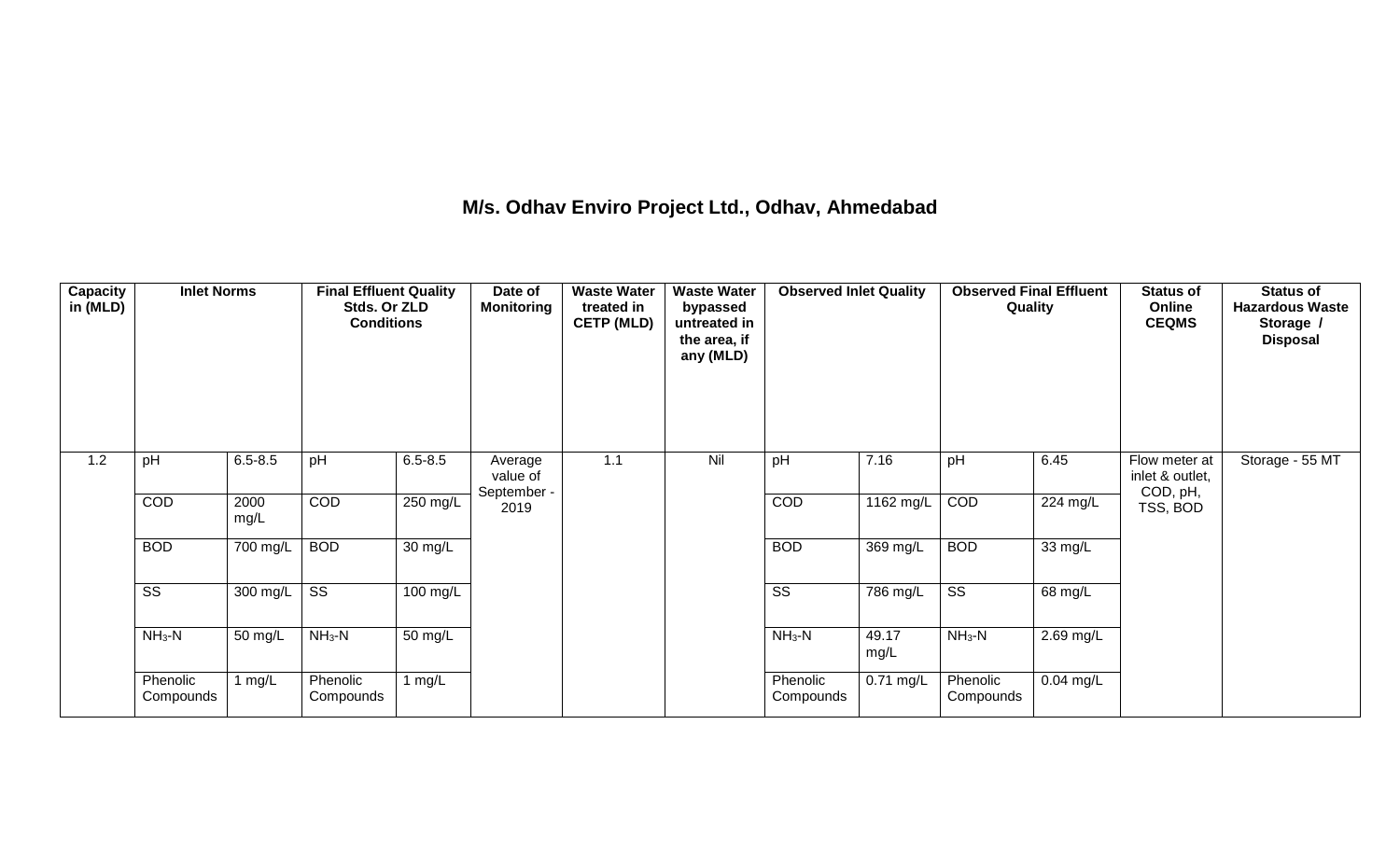## **M/s. Gujarat Vepari Maha Mandal Sahkari Udhyogik Vasahat Ltd, Ahmedabad**

| Capacity<br>in (MLD) | <b>Inlet Norms</b>     |              | <b>Final Effluent Quality</b><br>Stds. Or ZLD<br><b>Conditions</b> |                    | Date of<br><b>Monitoring</b>       | <b>Waste Water</b><br>treated in<br><b>CETP (MLD)</b> | <b>Waste Water</b><br>bypassed<br>untreated in<br>the area, if<br>any (MLD) | <b>Observed Inlet Quality</b> |               | <b>Observed Final Effluent</b><br>Quality |            | <b>Status of</b><br>Online<br><b>CEQMS</b> | <b>Status of</b><br><b>Hazardous Waste</b><br>Storage /<br><b>Disposal</b> |
|----------------------|------------------------|--------------|--------------------------------------------------------------------|--------------------|------------------------------------|-------------------------------------------------------|-----------------------------------------------------------------------------|-------------------------------|---------------|-------------------------------------------|------------|--------------------------------------------|----------------------------------------------------------------------------|
| 0.45                 | pH                     | $6.5 - 8.5$  | pH                                                                 | $6.5 - 8.5$        | Average<br>value of<br>September - | 0.7                                                   | Nil                                                                         | pH                            | 6.23          | pH                                        | 7.08       | <b>Flow Meter</b>                          | Storage - 500 MT<br>Disposal - 69 MT                                       |
|                      | COD                    | 2000<br>mg/L | COD                                                                | 250 mg/L           | 2019                               |                                                       |                                                                             | COD                           | 548 mg/L      | COD                                       | 246 mg/L   |                                            |                                                                            |
|                      | <b>BOD</b>             | 700 mg/L     | <b>BOD</b>                                                         | 30 mg/L            |                                    |                                                       |                                                                             | <b>BOD</b>                    | 155 mg/L      | <b>BOD</b>                                | 49 mg/L    |                                            |                                                                            |
|                      | $\overline{\text{ss}}$ | 300 mg/L     | $\overline{\text{ss}}$                                             | $100 \text{ mg/L}$ |                                    |                                                       |                                                                             | $\overline{\text{ss}}$        | 1634<br>mg/L  | $\overline{\text{ss}}$                    | $202$ mg/L |                                            |                                                                            |
|                      | $NH3-N$                | 50 mg/L      | $NH3-N$                                                            | 50 mg/L            |                                    |                                                       |                                                                             | $NH3-N$                       | 61.54<br>mg/L | $NH3-N$                                   | 78 mg/L    |                                            |                                                                            |
|                      | Phenolic<br>Compounds  | 1 mg/L       | Phenolic<br>Compounds                                              | 1 mg/L             |                                    |                                                       |                                                                             | Phenolic<br>Compounds         | 0.711<br>mg/L | Phenolic<br>Compounds                     | <b>BDL</b> |                                            |                                                                            |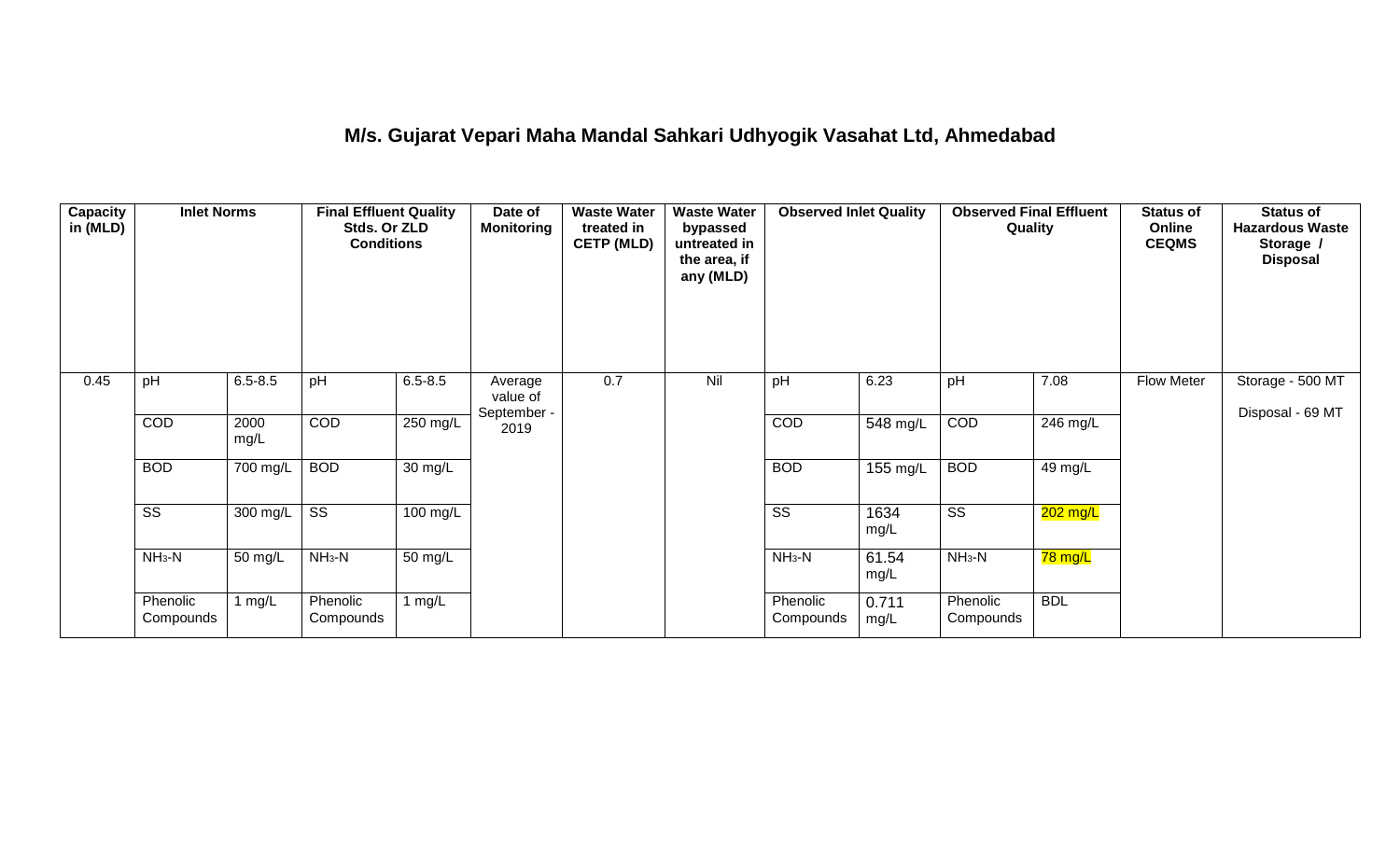## **M/s. Odhav Green Enviro Project Association, Odhav, Ahmedabad**

| Capacity<br>in (MLD) | <b>Inlet Norms</b>     |                       | <b>Final Effluent Quality</b><br>Stds. Or ZLD<br><b>Conditions</b> |             | Date of<br><b>Monitoring</b>       | <b>Waste Water</b><br>treated in<br><b>CETP (MLD)</b> | <b>Waste Water</b><br>bypassed<br>untreated in<br>the area, if<br>any (MLD) | <b>Observed Inlet Quality</b> |               | <b>Observed Final Effluent</b><br>Quality |             | <b>Status of</b><br>Online<br><b>CEQMS</b> | <b>Status of</b><br><b>Hazardous Waste</b><br>Storage /<br><b>Disposal</b> |
|----------------------|------------------------|-----------------------|--------------------------------------------------------------------|-------------|------------------------------------|-------------------------------------------------------|-----------------------------------------------------------------------------|-------------------------------|---------------|-------------------------------------------|-------------|--------------------------------------------|----------------------------------------------------------------------------|
| 1.00                 | pH                     | $6.5 - 8.5$           | pH                                                                 | $6.5 - 8.5$ | Average<br>value of<br>September - | 0.8                                                   | Nil                                                                         | pH                            | 5.78          | pH                                        | 7.16        | $\sim$                                     | Storage - 25 MT                                                            |
|                      | COD                    | $\overline{750}$ mg/L | COD                                                                | $250$ mg/L  | 2019                               |                                                       |                                                                             | COD                           | 1059 mg/L     | COD                                       | 500 mg/L    |                                            |                                                                            |
|                      | <b>BOD</b>             | 250 mg/L              | <b>BOD</b>                                                         | 30 mg/L     |                                    |                                                       |                                                                             | <b>BOD</b>                    | 480 mg/L      | <b>BOD</b>                                | 237 mg/L    |                                            |                                                                            |
|                      | $\overline{\text{ss}}$ | 300 mg/L              | $\overline{\text{ss}}$                                             | 100 mg/L    |                                    |                                                       |                                                                             | SS                            | 126 mg/L      | $\overline{\text{SS}}$                    | $132$ mg/L  |                                            |                                                                            |
|                      | $NH_3-N$               | 50 mg/L               | $NH3-N$                                                            | 50 mg/L     |                                    |                                                       |                                                                             | $NH3-N$                       | 51.86<br>mg/L | $NH3-N$                                   | 42 mg/L     |                                            |                                                                            |
|                      | Phenolic<br>Compounds  | 1 $mg/L$              | Phenolic<br>Compounds                                              | 1 $mg/L$    |                                    |                                                       |                                                                             | Phenolic<br>Compounds         | $0.15$ mg/L   | Phenolic<br>Compounds                     | $0.21$ mg/L |                                            |                                                                            |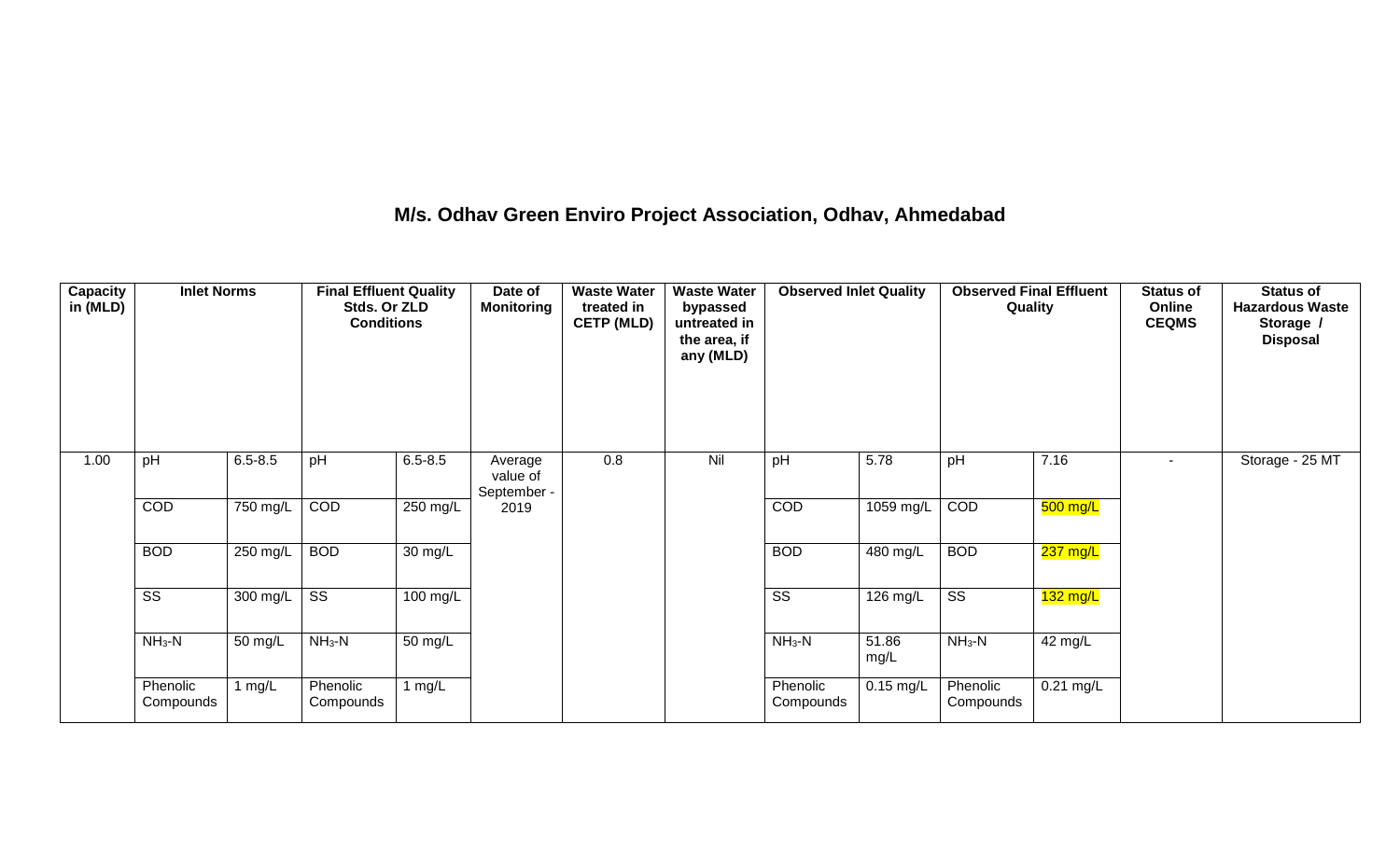## **M/s. Naroda Enviro Project Ltd., Naroda, Ahmedabad**

| <b>Capacity</b><br>in (MLD) | <b>Inlet Norms</b>     |              | <b>Final Effluent Quality</b><br>Stds. Or ZLD<br><b>Conditions</b> |                      | Date of<br><b>Monitoring</b>       | <b>Waste Water</b><br>treated in<br><b>CETP (MLD)</b> | <b>Waste Water</b><br>bypassed<br>untreated in<br>the area, if<br>any (MLD) | <b>Observed Inlet Quality</b> |                       | <b>Observed Final Effluent</b><br>Quality |                      | <b>Status of</b><br>Online<br><b>CEQMS</b> | <b>Status of</b><br><b>Hazardous Waste</b><br>Storage /<br><b>Disposal</b> |
|-----------------------------|------------------------|--------------|--------------------------------------------------------------------|----------------------|------------------------------------|-------------------------------------------------------|-----------------------------------------------------------------------------|-------------------------------|-----------------------|-------------------------------------------|----------------------|--------------------------------------------|----------------------------------------------------------------------------|
| 3.00                        | pH                     | $6.5 - 8.5$  | pH                                                                 | $6.5 - 8.5$          | Average<br>value of<br>September - | 4.5                                                   | Nil                                                                         | pH                            | 7.84                  | pH                                        | 7.96                 | ٠                                          |                                                                            |
|                             | COD                    | 2000<br>mg/L | COD                                                                | 250 mg/L             | 2019                               |                                                       |                                                                             | COD                           | 3550 mg/L             | COD                                       | 459 mg/L             |                                            |                                                                            |
|                             | <b>BOD</b>             | 700 mg/L     | <b>BOD</b>                                                         | $\overline{30}$ mg/L |                                    |                                                       |                                                                             | <b>BOD</b>                    | 963 mg/L              | <b>BOD</b>                                | 56 mg/L              |                                            |                                                                            |
|                             | $\overline{\text{ss}}$ | 300 mg/L     | $\overline{\text{ss}}$                                             | $100 \text{ mg/L}$   |                                    |                                                       |                                                                             | $\overline{\text{ss}}$        | $\overline{790}$ mg/L | $\overline{\text{ss}}$                    | $176$ mg/L           |                                            |                                                                            |
|                             | $NH3-N$                | 50 mg/L      | $NH3-N$                                                            | $\overline{50}$ mg/L |                                    |                                                       |                                                                             | $NH3-N$                       | 110.66<br>mg/L        | $NH3-N$                                   | $\overline{30}$ mg/L |                                            |                                                                            |
|                             | Phenolic<br>Compounds  | 1 mg/L       | Phenolic<br>Compounds                                              | 1 $mg/L$             |                                    |                                                       |                                                                             | Phenolic<br>Compounds         | 0.158<br>mg/L         | Phenolic<br>Compounds                     | <b>BDL</b>           |                                            |                                                                            |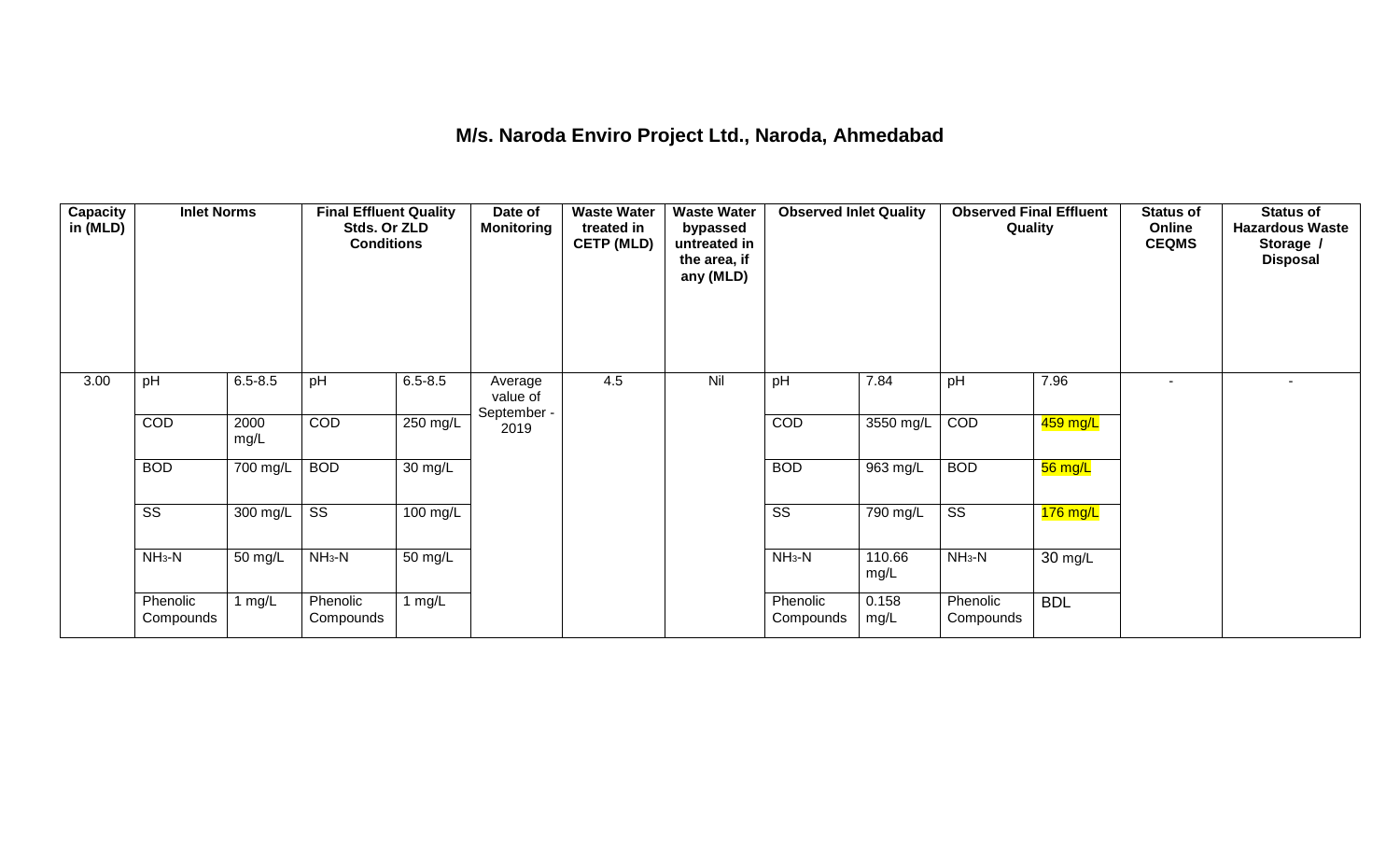## **M/s. Narol Dyestuff Enviro Society., Narol, Ahmedabad**

| <b>Capacity</b><br>in (MLD) | <b>Inlet Norms</b>     |                  | <b>Final Effluent Quality</b><br>Stds. Or ZLD<br><b>Conditions</b> |                      | Date of<br><b>Monitoring</b>       | <b>Waste Water</b><br>treated in<br><b>CETP (MLD)</b> | <b>Waste Water</b><br>bypassed<br>untreated in<br>the area, if<br>any (MLD) | <b>Observed Inlet Quality</b> |             | <b>Observed Final Effluent</b><br>Quality |                      | <b>Status of</b><br>Online<br><b>CEQMS</b> | <b>Status of</b><br><b>Hazardous Waste</b><br>Storage /<br><b>Disposal</b> |
|-----------------------------|------------------------|------------------|--------------------------------------------------------------------|----------------------|------------------------------------|-------------------------------------------------------|-----------------------------------------------------------------------------|-------------------------------|-------------|-------------------------------------------|----------------------|--------------------------------------------|----------------------------------------------------------------------------|
| 0.040                       | pH                     | $6.5 - 8.5$      | pH                                                                 | $6.5 - 8.5$          | Average<br>value of<br>September - | 0.020                                                 | Nil                                                                         | pH                            | 7.65        | pH                                        | 7.68                 | $\overline{\phantom{a}}$                   | Storage - 28 MT                                                            |
|                             | COD                    | 1500<br>mg/L     | COD                                                                | $250$ mg/L           | 2019                               |                                                       |                                                                             | COD                           | $624$ mg/L  | COD                                       | 162 mg/L             |                                            |                                                                            |
|                             | <b>BOD</b>             | 500 mg/L         | <b>BOD</b>                                                         | 30 mg/L              |                                    |                                                       |                                                                             | <b>BOD</b>                    | 95 mg/L     | <b>BOD</b>                                | $\overline{33}$ mg/L |                                            |                                                                            |
|                             | $\overline{\text{ss}}$ | 300 mg/L $\vert$ | $\overline{\text{ss}}$                                             | 100 mg/L             |                                    |                                                       |                                                                             | $\overline{\text{ss}}$        | 116 mg/L    | $\overline{\text{SS}}$                    | 44 mg/L              |                                            |                                                                            |
|                             | $NH3-N$                | 50 mg/L          | $NH3-N$                                                            | $\overline{50}$ mg/L |                                    |                                                       |                                                                             | $NH_3-N$                      | 1.96 mg/L   | $NH_3-N$                                  | 9 mg/L               |                                            |                                                                            |
|                             | Phenolic<br>Compounds  | l mg/L           | Phenolic<br>Compounds                                              | 1 $mg/L$             |                                    |                                                       |                                                                             | Phenolic<br>Compounds         | $0.06$ mg/L | Phenolic<br>Compounds                     | <b>BDL</b>           |                                            |                                                                            |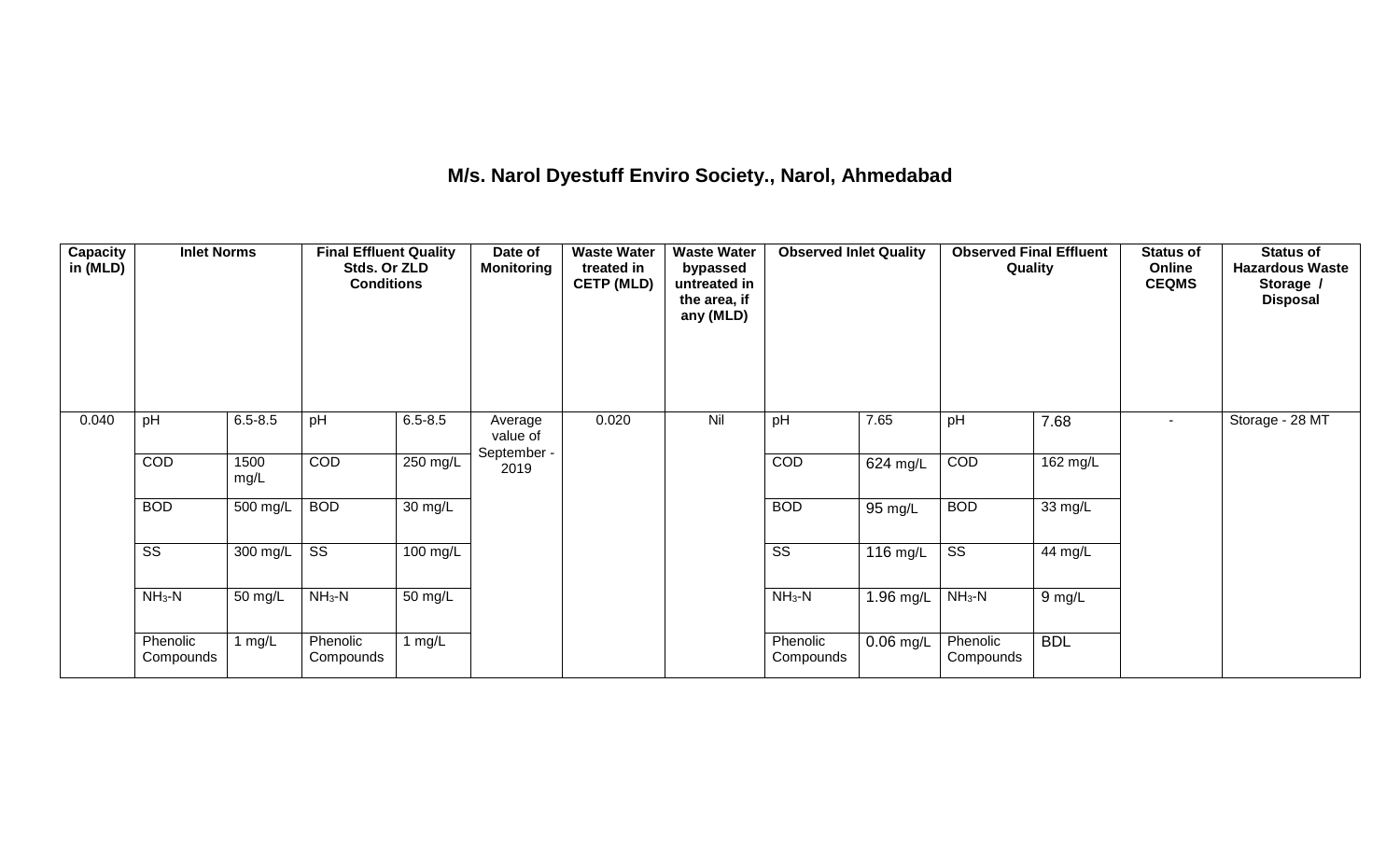## **M/s. Narol Textile Infrastructure & Enviro Management, (ATPA Swarnim Gujarat Enviro P. Ltd), Ahmedabad**

| Capacity<br>in (MLD) | <b>Inlet Norms</b>     |              | <b>Final Effluent Quality</b><br>Stds. Or ZLD<br><b>Conditions</b> |             | Date of<br><b>Monitoring</b>       | <b>Waste Water</b><br>treated in<br><b>CETP (MLD)</b> | <b>Waste Water</b><br>bypassed<br>untreated in<br>the area, if<br>any (MLD) | <b>Observed Inlet Quality</b> |                    | <b>Observed Final Effluent</b><br>Quality |             | <b>Status of</b><br>Online<br><b>CEQMS</b> | <b>Status of</b><br><b>Hazardous Waste</b><br>Storage /<br><b>Disposal</b> |
|----------------------|------------------------|--------------|--------------------------------------------------------------------|-------------|------------------------------------|-------------------------------------------------------|-----------------------------------------------------------------------------|-------------------------------|--------------------|-------------------------------------------|-------------|--------------------------------------------|----------------------------------------------------------------------------|
| 100                  | pH                     | $6.5 - 8.5$  | pH                                                                 | $6.5 - 8.5$ | Average<br>value of<br>September - | 100                                                   | Nil                                                                         | pH                            | 6.96               | pH                                        | 7.97        |                                            | Storage - 900 MT                                                           |
|                      | COD                    | 1200<br>mg/L | COD                                                                | $250$ mg/L  | 2019                               |                                                       |                                                                             | COD                           | 983 mg/L           | COD                                       | 242 mg/L    |                                            |                                                                            |
|                      | <b>BOD</b>             | 500 mg/L     | <b>BOD</b>                                                         | 30 mg/L     |                                    |                                                       |                                                                             | <b>BOD</b>                    | $345 \text{ mg/L}$ | <b>BOD</b>                                | 76 mg/L     |                                            |                                                                            |
|                      | $\overline{\text{ss}}$ | 300 mg/L     | $\overline{\text{ss}}$                                             | $100$ mg/L  |                                    |                                                       |                                                                             | $\overline{\text{ss}}$        | 368 mg/L           | $\overline{\text{ss}}$                    | 104 mg/L    |                                            |                                                                            |
|                      | $NH3-N$                | 50 mg/L      | $NH3-N$                                                            | 50 mg/L     |                                    |                                                       |                                                                             | $NH_3-N$                      | 45.19<br>mg/L      | $NH3-N$                                   | 56 mg/L     |                                            |                                                                            |
|                      | Phenolic<br>Compounds  | 1 $mg/L$     | Phenolic<br>Compounds                                              | 1 $mg/L$    |                                    |                                                       |                                                                             | Phenolic<br>Compounds         | $0.03$ mg/L        | Phenolic<br>Compounds                     | $0.14$ mg/L |                                            |                                                                            |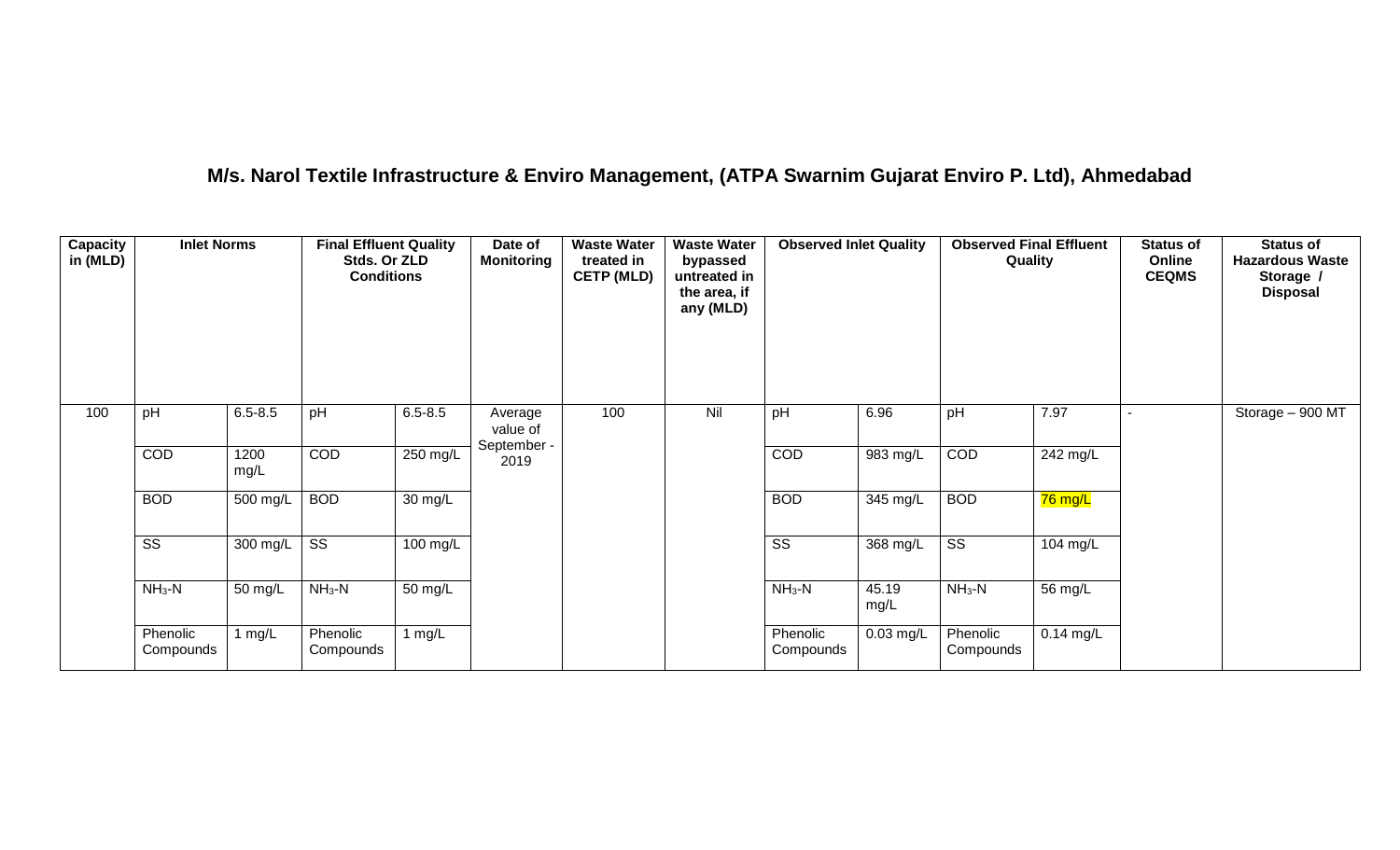## **M/s. Tata Motors Ltd Vendors Park, Sanand, Ahmedabad**

| Capacity<br>in (MLD) | <b>Inlet Norms</b>     |                       | <b>Final Effluent Quality</b><br>Stds. Or ZLD<br><b>Conditions</b> |                      | Date of<br><b>Monitoring</b>       | <b>Waste Water</b><br>treated in<br><b>CETP (MLD)</b> | <b>Waste Water</b><br>bypassed<br>untreated in<br>the area, if<br>any (MLD) | <b>Observed Inlet Quality</b> |                       | <b>Observed Final Effluent</b><br>Quality |                   | <b>Status of</b><br>Online<br><b>CEQMS</b> | <b>Status of</b><br><b>Hazardous Waste</b><br>Storage /<br><b>Disposal</b> |
|----------------------|------------------------|-----------------------|--------------------------------------------------------------------|----------------------|------------------------------------|-------------------------------------------------------|-----------------------------------------------------------------------------|-------------------------------|-----------------------|-------------------------------------------|-------------------|--------------------------------------------|----------------------------------------------------------------------------|
| 1.5                  | pH                     | $6 - 10.5$            | pH                                                                 | $6.5 - 8.5$          | Average<br>value of<br>September - | 0.10                                                  | Nil                                                                         | pH                            | $\sim$                | pH                                        | 8.15              | pH, DO<br>meter, TOC<br>meter, Flow        | Storage $-5$ MT                                                            |
|                      | COD                    | $900$ mg/L            | COD                                                                | $100 \text{ mg/L}$   | 2019                               |                                                       |                                                                             | COD                           | $\sim$                | COD                                       | $27 \text{ mg/L}$ | meter                                      |                                                                            |
|                      | <b>BOD</b>             | $250$ mg/L            | <b>BOD</b>                                                         | $\overline{30}$ mg/L |                                    |                                                       |                                                                             | <b>BOD</b>                    | $\sim$                | <b>BOD</b>                                | 3 mg/L            |                                            |                                                                            |
|                      | $\overline{\text{SS}}$ | 100 mg/L              | $\overline{\text{ss}}$                                             | $100 \text{ mg/L}$   |                                    |                                                       |                                                                             | $\overline{\text{SS}}$        | $\tilde{\phantom{a}}$ | $\overline{\text{SS}}$                    | 10 mg/L           |                                            |                                                                            |
|                      | $NH3-N$                | 50 mg/L               | $NH3-N$                                                            | 50 mg/L              |                                    |                                                       |                                                                             | $NH3-N$                       | $\sim$                | $NH_3-N$                                  | 2mg/L             |                                            |                                                                            |
|                      | Phenolic<br>Compounds  | Not<br>Applicabl<br>e | Phenolic<br>Compounds                                              | 1 $mg/L$             |                                    |                                                       |                                                                             | Phenolic<br>Compounds         | $\sim$                | Phenolic<br>Compounds                     | <b>BDL</b>        |                                            |                                                                            |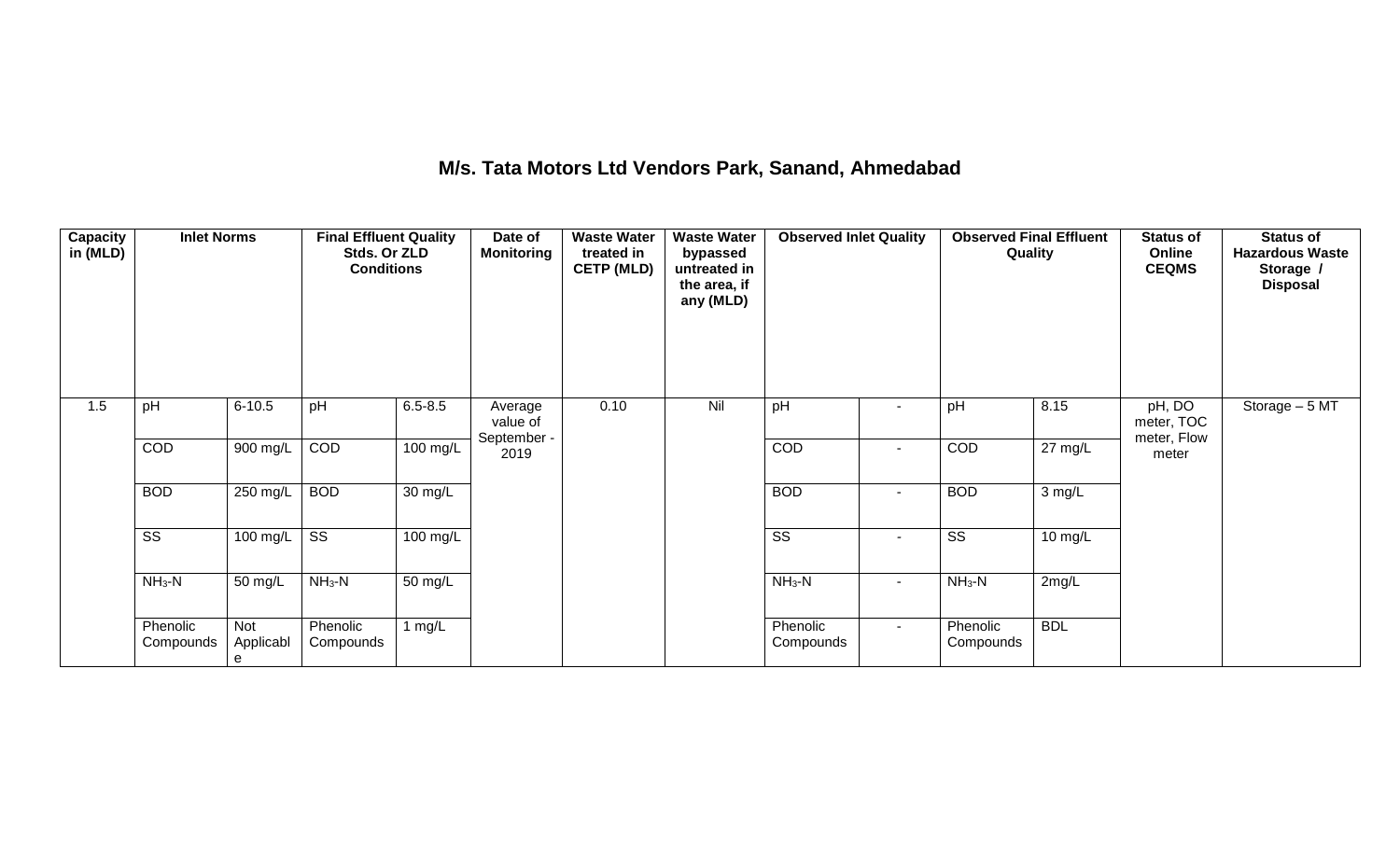## **M/s. Zydus Infrastructure Pvt. Ltd, Changodar, Ahmedabad**

| <b>Capacity</b><br>in (MLD) | <b>Inlet Norms</b>                              |             | <b>Final Effluent Quality</b><br>Stds. Or ZLD<br><b>Conditions</b> |                                | Date of<br><b>Monitoring</b> | <b>Waste Water</b><br>treated in<br><b>CETP (MLD)</b> | <b>Waste Water</b><br>bypassed<br>untreated in<br>the area, if<br>any (MLD) | <b>Observed Inlet Quality</b>                   |                | <b>Observed Final Effluent</b><br>Quality       |            | <b>Status of</b><br>Online<br><b>CEQMS</b> |                 |
|-----------------------------|-------------------------------------------------|-------------|--------------------------------------------------------------------|--------------------------------|------------------------------|-------------------------------------------------------|-----------------------------------------------------------------------------|-------------------------------------------------|----------------|-------------------------------------------------|------------|--------------------------------------------|-----------------|
| 3                           | pH                                              | $6 - 8$     | pH                                                                 | No outlet<br>norms             | Average<br>value of          | 1.8                                                   | Nil                                                                         | pH                                              | $\blacksquare$ | pH                                              | 6.25       | pH, TOC<br>meter                           | Storage - 30 MT |
|                             | COD                                             | 850 mg/L    | COD                                                                | are<br>prescribe<br>d as it is | September -<br>2019          |                                                       |                                                                             | COD                                             | ۰.             | COD                                             | 12 mg/L    |                                            |                 |
|                             | BOD <sub>(3</sub><br>days at<br>$27^{\circ}C$ ) | 400 mg/L    | BOD <sub>(3</sub><br>days at<br>$27^{\circ}C$ )                    | a ZLD<br>based<br>CETP by      |                              |                                                       |                                                                             | BOD <sub>(3</sub><br>days at<br>$27^{\circ}C$ ) | $\sim$         | BOD <sub>(3</sub><br>days at<br>$27^{\circ}C$ ) | 3 mg/L     |                                            |                 |
|                             | $\overline{\text{ss}}$                          | 300 mg/L    | SS                                                                 | the<br>means of<br><b>MEE</b>  |                              |                                                       |                                                                             | $\overline{\text{ss}}$                          | $\sim$         | $\overline{\text{SS}}$                          | 4 mg/L     |                                            |                 |
|                             | $NH3-N$                                         | $<$ 10 mg/L | $NH3-N$                                                            |                                |                              |                                                       |                                                                             | $NH3-N$                                         | $\blacksquare$ | $NH3-N$                                         | $2$ mg/L   |                                            |                 |
|                             | Phenolic<br>Compounds                           | $<$ 3 mg/L  | Phenolic<br>Compounds                                              |                                |                              |                                                       |                                                                             | Phenolic<br>Compounds                           | $\sim$         | Phenolic<br>Compounds                           | <b>BDL</b> |                                            |                 |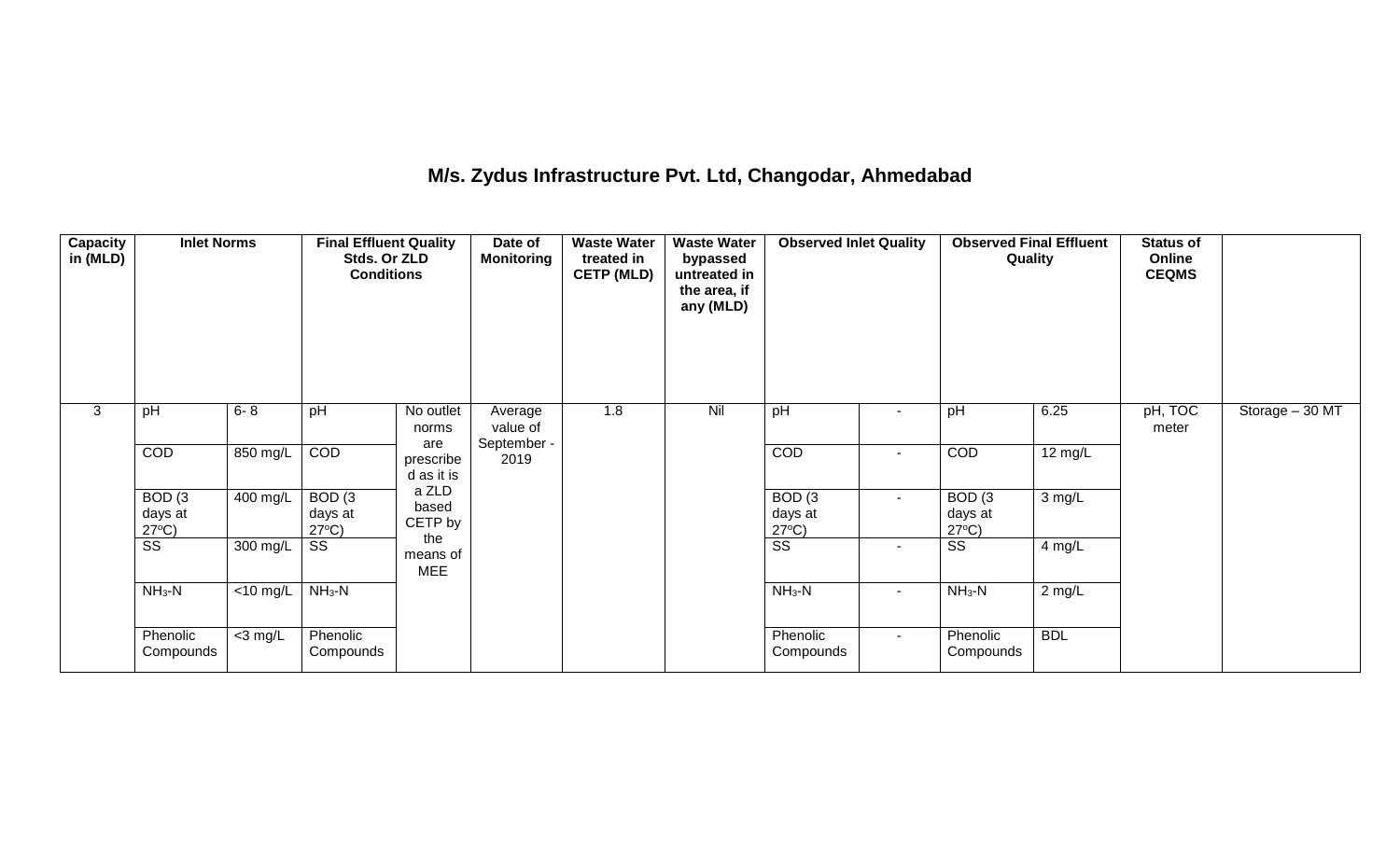## **M/s. Bavla Eco Project Ltd., Bavla, Ahmedabad**

| Capacity<br>in (MLD) | <b>Inlet Norms</b>     |                          | <b>Final Effluent Quality</b><br>Stds. Or ZLD<br><b>Conditions</b> |                       | Date of<br><b>Monitoring</b>       | <b>Waste Water</b><br>treated in<br><b>CETP (MLD)</b> | <b>Waste Water</b><br>bypassed<br>untreated in<br>the area, if<br>any (MLD) | <b>Observed Inlet Quality</b> |                          | <b>Observed Final Effluent</b><br>Quality |                   | <b>Status of</b><br>Online<br><b>CEQMS</b> | <b>Status of</b><br><b>Hazardous Waste</b><br>Storage /<br><b>Disposal</b> |
|----------------------|------------------------|--------------------------|--------------------------------------------------------------------|-----------------------|------------------------------------|-------------------------------------------------------|-----------------------------------------------------------------------------|-------------------------------|--------------------------|-------------------------------------------|-------------------|--------------------------------------------|----------------------------------------------------------------------------|
| 1.00                 | pH                     | $5.5 - 8.5$              | pH                                                                 | $6.5 - 8.5$           | Average<br>value of<br>September - | 0.3                                                   | Nil                                                                         | pH                            | $\blacksquare$           | pH                                        | 7.96              | $\overline{\phantom{a}}$                   | $\overline{\phantom{a}}$                                                   |
|                      | COD                    | 4500<br>mg/L             | COD                                                                | 250 mg/L              | 2019                               |                                                       |                                                                             | COD                           | $\blacksquare$           | COD                                       | 443 mg/L          |                                            |                                                                            |
|                      | <b>BOD</b>             | 1500<br>mg/L             | <b>BOD</b>                                                         | 100 mg/L              |                                    |                                                       |                                                                             | <b>BOD</b>                    | $\blacksquare$           | <b>BOD</b>                                | 148 mg/L          |                                            |                                                                            |
|                      | $\overline{\text{ss}}$ | 300 mg/L                 | $\overline{\text{ss}}$                                             | $100 \text{ mg/L}$    |                                    |                                                       |                                                                             | $\overline{\text{ss}}$        | $\overline{\phantom{a}}$ | $\overline{\text{ss}}$                    | 104 mg/L          |                                            |                                                                            |
|                      | $NH3-N$                | $\overline{\phantom{a}}$ | $NH3-N$                                                            | 50 mg/L               |                                    |                                                       |                                                                             | $NH_3-N$                      | $\sim$                   | $NH_3-N$                                  | $27 \text{ mg/L}$ |                                            |                                                                            |
|                      | Phenolic<br>Compounds  | $\blacksquare$           | Phenolic<br>Compounds                                              | Not<br>Applicabl<br>e |                                    |                                                       |                                                                             | Phenolic<br>Compounds         | $\sim$                   | Phenolic<br>Compounds                     | $\blacksquare$    |                                            |                                                                            |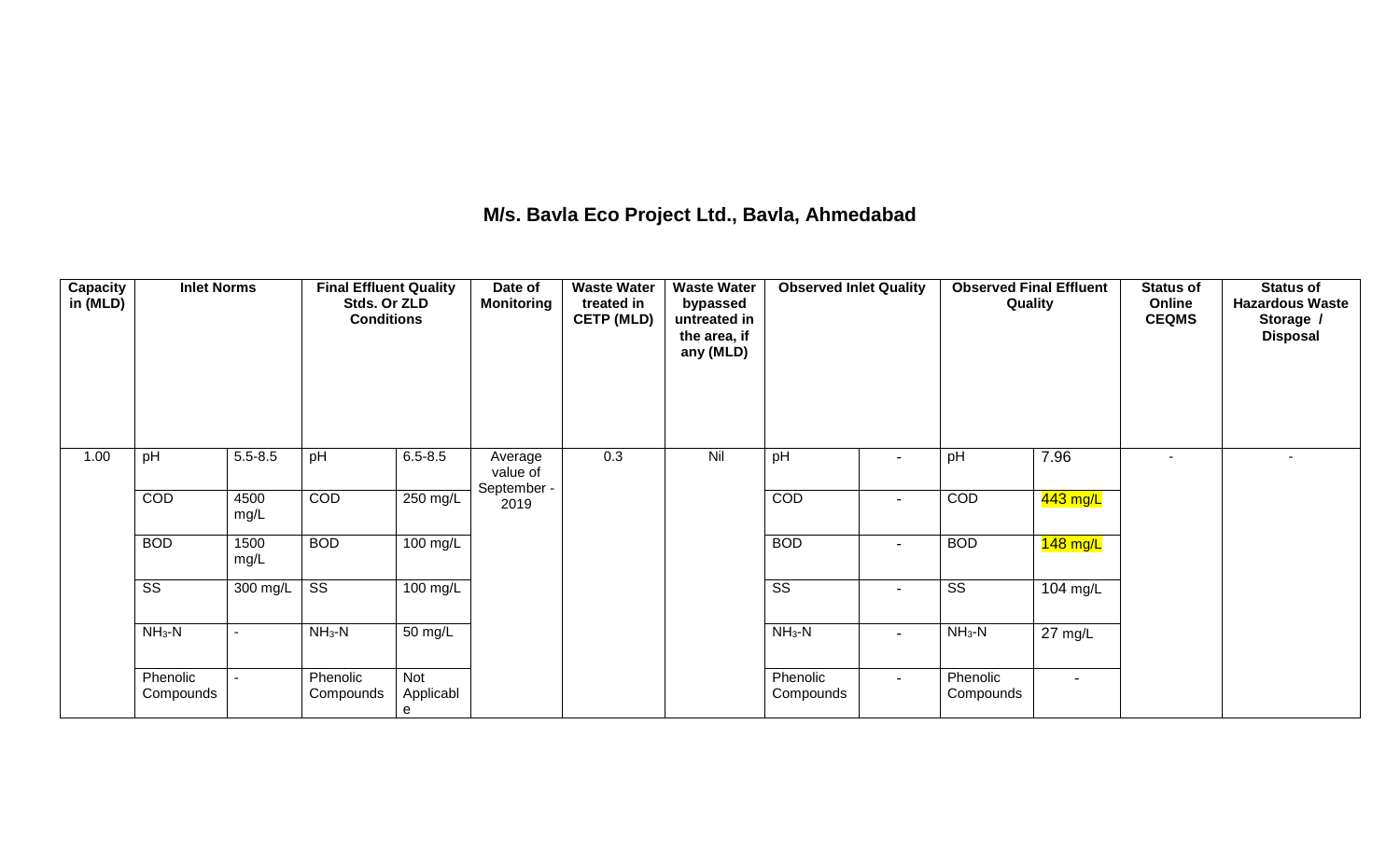## **M/s. Vinayak Jal Sudhikaran Sahakari Mandali Ltd, Bavla, Ahmedabad**

| Capacity<br>in (MLD) | <b>Inlet Norms</b>     |              | <b>Final Effluent Quality</b><br>Stds. Or ZLD<br><b>Conditions</b> |                       | Date of<br><b>Monitoring</b>       | <b>Waste Water</b><br>treated in<br><b>CETP (MLD)</b> | <b>Waste Water</b><br>bypassed<br>untreated in<br>the area, if<br>any (MLD) | <b>Observed Inlet Quality</b> |                          | <b>Observed Final Effluent</b><br>Quality |                | <b>Status of</b><br>Online<br><b>CEQMS</b> | <b>Status of</b><br><b>Hazardous Waste</b><br>Storage /<br><b>Disposal</b> |
|----------------------|------------------------|--------------|--------------------------------------------------------------------|-----------------------|------------------------------------|-------------------------------------------------------|-----------------------------------------------------------------------------|-------------------------------|--------------------------|-------------------------------------------|----------------|--------------------------------------------|----------------------------------------------------------------------------|
| 1.50                 | pH                     | $5.5 - 8.5$  | pH                                                                 | $6.5 - 8.5$           | Average<br>value of<br>September - | 4                                                     | Nil                                                                         | pH                            | $\blacksquare$           | pH                                        | 8.01           |                                            |                                                                            |
|                      | COD                    | 4500<br>mg/L | COD                                                                | $250$ mg/L            | 2019                               |                                                       |                                                                             | COD                           | $\blacksquare$           | COD                                       | 268 mg/L       |                                            |                                                                            |
|                      | <b>BOD</b>             | 1500<br>mg/L | <b>BOD</b>                                                         | 100 mg/L              |                                    |                                                       |                                                                             | <b>BOD</b>                    | $\blacksquare$           | <b>BOD</b>                                | 65 mg/L        |                                            |                                                                            |
|                      | $\overline{\text{ss}}$ | 300 mg/L     | $\overline{\text{ss}}$                                             | 100 mg/L              |                                    |                                                       |                                                                             | $\overline{\text{SS}}$        | $\overline{\phantom{a}}$ | $\overline{\text{ss}}$                    | $242$ mg/L     |                                            |                                                                            |
|                      | $NH3-N$                |              | $NH_3-N$                                                           | 50 mg/L               |                                    |                                                       |                                                                             | $NH3-N$                       | $\sim$                   | $NH3-N$                                   | 8.74 mg/L      |                                            |                                                                            |
|                      | Phenolic<br>Compounds  |              | Phenolic<br>Compounds                                              | Not<br>Applicabl<br>e |                                    |                                                       |                                                                             | Phenolic<br>Compounds         | $\sim$                   | Phenolic<br>Compounds                     | $\blacksquare$ |                                            |                                                                            |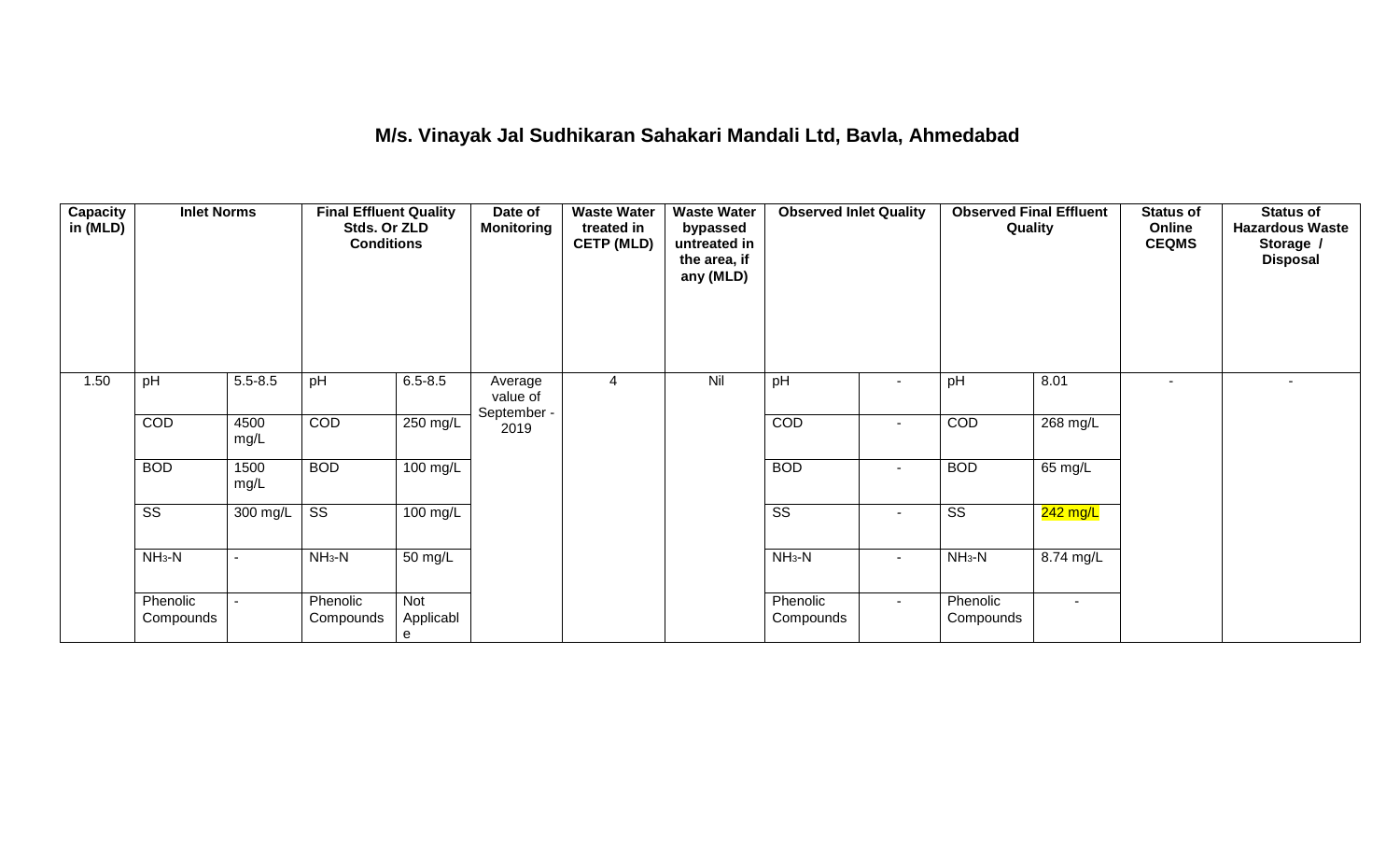# **M/s. Nandesari Industrial Association (CETP), GIDC-Nandesari, Vadodara**

| <b>Capacity</b><br>in (MLD) | <b>Inlet Norms</b>     |              | <b>Final Effluent Quality</b><br>Stds. Or ZLD<br><b>Conditions</b> |            | Date of<br><b>Monitoring</b>                     | <b>Waste Water</b><br>treated in<br><b>CETP (MLD)</b> | <b>Waste Water</b><br>bypassed<br>untreated in<br>the area, if<br>any (MLD) | <b>Observed Inlet Quality</b> |                       | Quality                | <b>Observed Final Effluent</b> | <b>Status of</b><br>Online<br><b>CEQMS</b>          | <b>Status of</b><br><b>Hazardous Waste</b><br>Storage /<br><b>Disposal</b> |
|-----------------------------|------------------------|--------------|--------------------------------------------------------------------|------------|--------------------------------------------------|-------------------------------------------------------|-----------------------------------------------------------------------------|-------------------------------|-----------------------|------------------------|--------------------------------|-----------------------------------------------------|----------------------------------------------------------------------------|
| 12                          | pH                     | 5 to 9       | pH                                                                 | 6.5 to 8.5 | Average<br>value of<br>September -               | 6.4                                                   | Nil                                                                         | pH                            | 7.86                  | pH                     | 6.51                           | pH, COD,<br>BOD, TSS,<br>NH <sub>3</sub> -N, Color, |                                                                            |
|                             | COD                    | 1500<br>mg/L | COD                                                                | 250 mg/L   | 2019                                             |                                                       |                                                                             | COD                           | 1604 mg/L             | COD                    | 141 mg/L                       | TOC,<br>Temperature                                 |                                                                            |
|                             | <b>BOD</b>             | 500 mg/L     | <b>BOD</b>                                                         | $100$ mg/L |                                                  |                                                       |                                                                             | <b>BOD</b>                    | 404 mg/L              | <b>BOD</b>             | 18 mg/L                        |                                                     |                                                                            |
|                             | $\overline{\text{ss}}$ | 600 mg/L     | $\overline{\text{ss}}$                                             | 100 mg/L   |                                                  |                                                       |                                                                             | $\overline{\text{ss}}$        | $\overline{718}$ mg/L | $\overline{\text{ss}}$ | $118 \text{ mg/L}$             |                                                     |                                                                            |
|                             | $NH3-N$                | 50 mg/L      | $NH3-N$                                                            | 50 mg/L    | $NH3-N$<br>37.52<br>$NH3-N$<br>0.56 mg/L<br>mg/L |                                                       |                                                                             |                               |                       |                        |                                |                                                     |                                                                            |
|                             | Phenolic<br>Compounds  | 5 mg/L       | Phenolic<br>Compounds                                              | 1 $mg/L$   |                                                  |                                                       |                                                                             | Phenolic<br>Compounds         | 1.96 mg/L             | Phenolic<br>Compounds  | <b>BDL</b>                     |                                                     |                                                                            |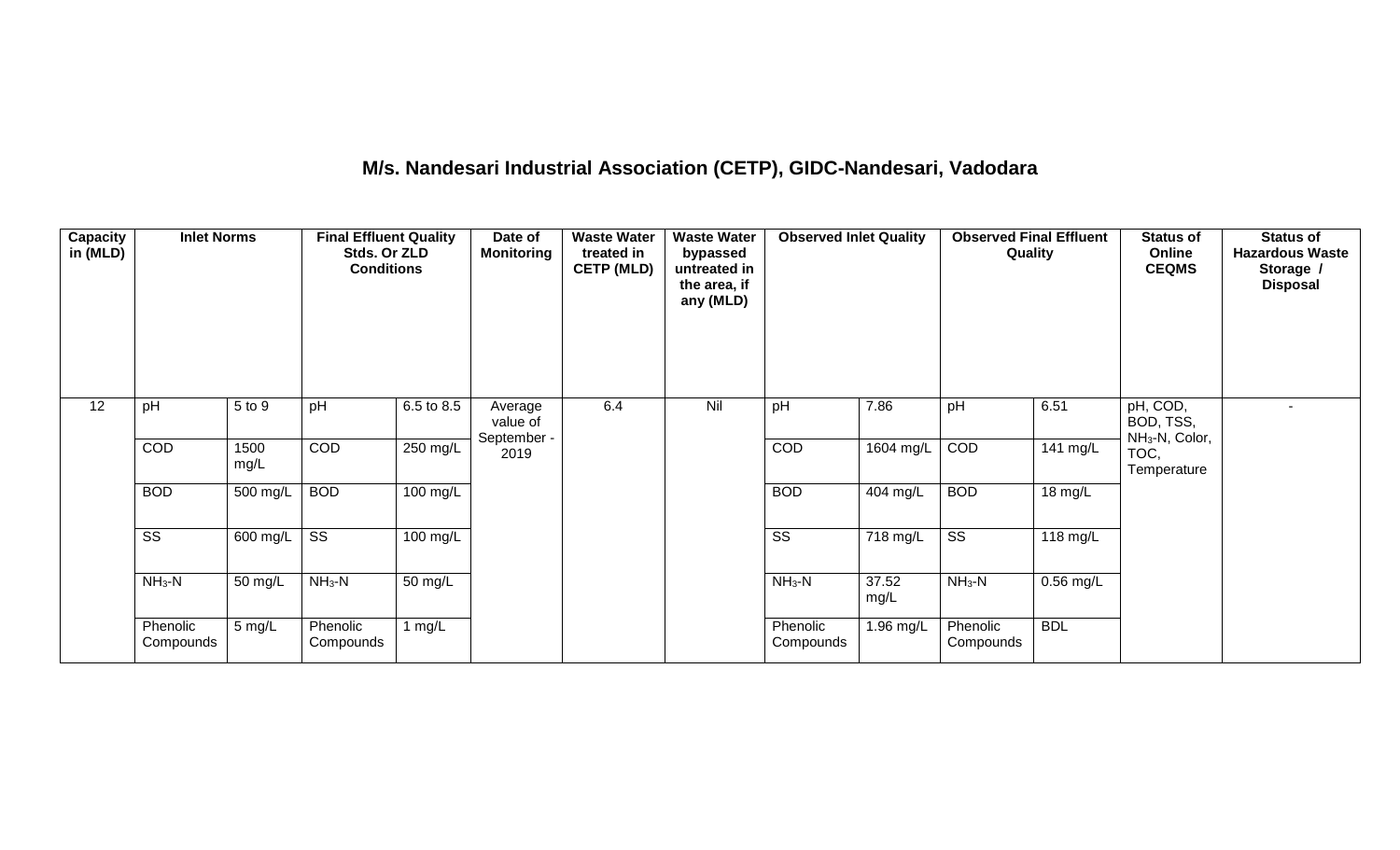## **M/s. Enviro Infrastructure Co. Ltd., Umraya (Padra), Vadodara**

| Capacity<br>in (MLD) | <b>Inlet Norms</b>     |              | <b>Final Effluent Quality</b><br>Stds. Or ZLD<br><b>Conditions</b> |                    | Date of<br><b>Monitoring</b>       | <b>Waste Water</b><br>treated in<br><b>CETP (MLD)</b> | <b>Waste Water</b><br>bypassed<br>untreated in<br>the area, if<br>any (MLD) | <b>Observed Inlet Quality</b> |                          | <b>Observed Final Effluent</b><br>Quality |                | <b>Status of</b><br>Online<br><b>CEQMS</b> | <b>Status of</b><br><b>Hazardous Waste</b><br>Storage /<br><b>Disposal</b> |
|----------------------|------------------------|--------------|--------------------------------------------------------------------|--------------------|------------------------------------|-------------------------------------------------------|-----------------------------------------------------------------------------|-------------------------------|--------------------------|-------------------------------------------|----------------|--------------------------------------------|----------------------------------------------------------------------------|
| 4.50                 | pH                     | 5 to 9       | pH                                                                 | 6.5 to 8.5         | Average<br>value of<br>September - | 2.2                                                   | Nil                                                                         | pH                            | $\blacksquare$           | pH                                        | 7.71           | pH, Flow<br>Meter, TOC,<br>TSS, Color,     | $- - - - -$                                                                |
|                      | COD                    | 2000<br>mg/L | COD                                                                | $250 \text{ mg/L}$ | 2019                               |                                                       |                                                                             | COD                           | $\overline{\phantom{a}}$ | COD                                       | 202 mg/L       | $NH3-N$                                    |                                                                            |
|                      | <b>BOD</b>             | 500 mg/L     | <b>BOD</b>                                                         | 100 mg/L           |                                    |                                                       |                                                                             | <b>BOD</b>                    | $\overline{\phantom{a}}$ | <b>BOD</b>                                | 38 mg/L        |                                            |                                                                            |
|                      | $\overline{\text{ss}}$ | 600 mg/L     | $\overline{\text{ss}}$                                             | $100$ mg/L         |                                    |                                                       |                                                                             | $\overline{\text{ss}}$        | $\overline{\phantom{a}}$ | $\overline{\text{ss}}$                    | 70 mg/L        |                                            |                                                                            |
|                      | $NH3-N$                | 50 mg/L      | $NH3-N$                                                            | 50 mg/L            |                                    |                                                       |                                                                             | $NH_3-N$                      | $\overline{\phantom{a}}$ | $NH3-N$                                   | $0.56$ mg/L    |                                            |                                                                            |
|                      | Phenolic<br>Compounds  | 5 mg/L       | Phenolic<br>Compounds                                              | 1 $mg/L$           |                                    |                                                       |                                                                             | Phenolic<br>Compounds         | $\sim$                   | Phenolic<br>Compounds                     | $\blacksquare$ |                                            |                                                                            |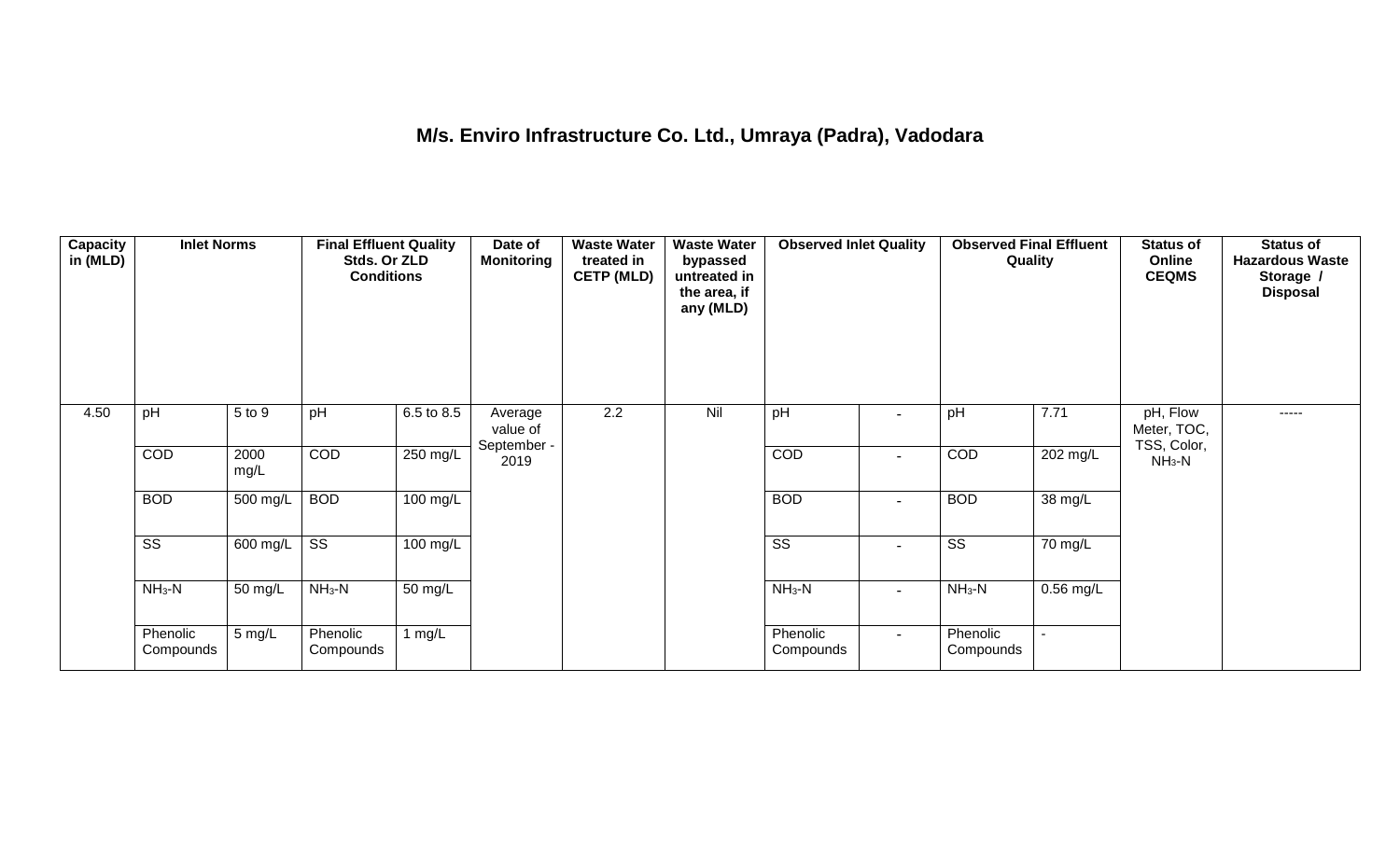### **M/s. Enviro Technology Ltd., GIDC-Ankleshwar, Bharuch**

| Capacity<br>in (MLD) | <b>Inlet Norms</b>                              |               | <b>Final Effluent Quality</b><br>Stds. Or ZLD<br><b>Conditions</b> |              | Date of<br><b>Monitoring</b> | <b>Waste Water</b><br>treated in<br><b>CETP (MLD)</b> | <b>Waste Water</b><br>bypassed<br>untreated in<br>the area, if<br>any (MLD) | <b>Observed Inlet Quality</b>        |              | <b>Observed Final Effluent</b><br>Quality       |                          | <b>Status of</b><br>Online<br><b>CEQMS</b> | <b>Status of</b><br><b>Hazardous Waste</b><br>Storage /<br><b>Disposal</b> |
|----------------------|-------------------------------------------------|---------------|--------------------------------------------------------------------|--------------|------------------------------|-------------------------------------------------------|-----------------------------------------------------------------------------|--------------------------------------|--------------|-------------------------------------------------|--------------------------|--------------------------------------------|----------------------------------------------------------------------------|
| 3.5                  | pH                                              | $6.5 - 8.5$   | pH                                                                 | $6.5 - 8.5$  | Average<br>value of          | 2.31                                                  | Nil                                                                         | pH                                   | $\sim$       | pH                                              | 6.80                     | pH, Flow,<br>COD, BOD,                     |                                                                            |
|                      | COD                                             | 11000<br>mg/L | COD                                                                | 1000<br>mg/L | September -<br>2019          |                                                       |                                                                             | <b>COD</b>                           | $\sim$       | COD                                             | 261 mg/L                 | TSS, TOC                                   |                                                                            |
|                      | BOD <sub>(3</sub><br>days at<br>$27^{\circ}C$ ) | 3600<br>mg/L  | BOD <sub>(3</sub><br>days at<br>$27^{\circ}C$ )                    | $200$ mg/L   |                              |                                                       |                                                                             | BOD(3)<br>days at<br>$27^{\circ}C$ ) | $\sim$       | BOD <sub>(3</sub><br>days at<br>$27^{\circ}C$ ) |                          |                                            |                                                                            |
|                      | $\overline{\text{ss}}$                          |               | $\overline{\text{SS}}$                                             | $150$ mg/L   |                              |                                                       |                                                                             | $\overline{\text{ss}}$               | $\sim$       | $\overline{\text{SS}}$                          | $\overline{\phantom{a}}$ |                                            |                                                                            |
|                      | $NH3-N$                                         | 100 mg/L      | $NH3-N$                                                            | 50 mg/L      |                              |                                                       |                                                                             | $NH_3-N$                             | $\mathbf{r}$ | $NH_3-N$                                        | $12$ mg/L                |                                            |                                                                            |
|                      | Phenolic<br>Compounds                           | 1 $mg/L$      | Phenolic<br>Compounds                                              | 5 mg/L       |                              |                                                       |                                                                             | Phenolic<br>Compounds                | $\sim$       | Phenolic<br>Compounds                           | $0.42$ mg/L              |                                            |                                                                            |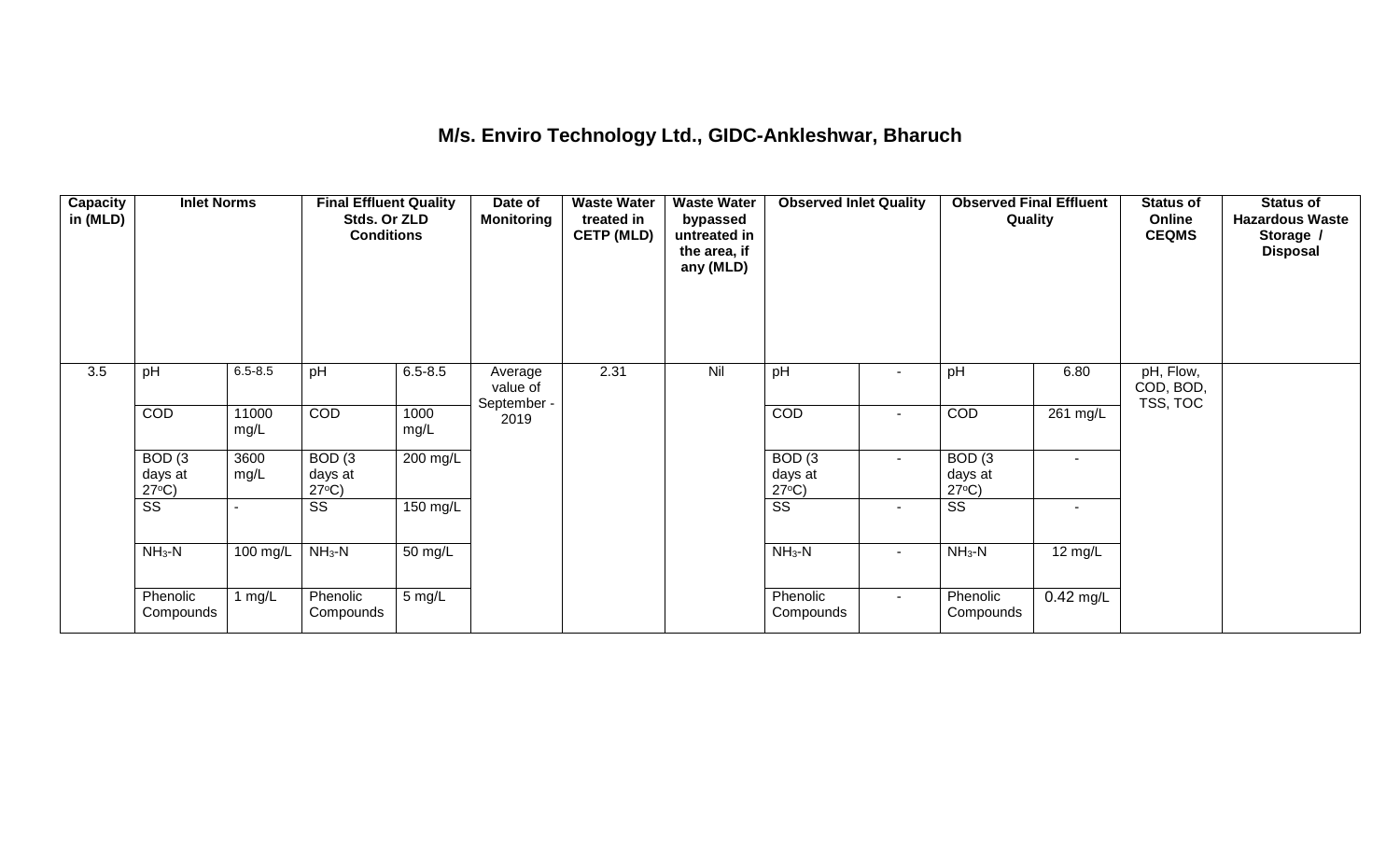### **M/s. Narmada Clean Tech Ltd., (Bharuch Eco-Aqua Infrastructure Ltd.,) (BEAIL), Ankleshwar**

| <b>Capacity</b><br>in (MLD) | <b>Inlet Norms</b>     |              | <b>Final Effluent Quality</b><br>Stds. Or ZLD<br><b>Conditions</b> |                    | Date of<br><b>Monitoring</b>       | <b>Waste Water</b><br>treated in<br><b>CETP (MLD)</b> | <b>Waste Water</b><br>bypassed<br>untreated in<br>the area, if<br>any (MLD) | <b>Observed Inlet Quality</b> |                | <b>Observed Final Effluent</b><br>Quality |             | <b>Status of</b><br>Online<br><b>CEQMS</b> | <b>Status of</b><br><b>Hazardous Waste</b><br>Storage /<br><b>Disposal</b> |
|-----------------------------|------------------------|--------------|--------------------------------------------------------------------|--------------------|------------------------------------|-------------------------------------------------------|-----------------------------------------------------------------------------|-------------------------------|----------------|-------------------------------------------|-------------|--------------------------------------------|----------------------------------------------------------------------------|
| 40                          | pH                     | $6.5 - 8.5$  | pH                                                                 | $6-9$              | Average<br>value of<br>September - | 31.92                                                 | Nil                                                                         | pH                            | 7.99           | pH                                        | 6.54        | pH, Flow<br>Meter, TOC,<br><b>TSS</b>      |                                                                            |
|                             | COD                    | 1000<br>mg/L | COD                                                                | 500 mg/L           | 2019                               |                                                       |                                                                             | COD                           | 1638<br>mg/L   | COD                                       | 476 mg/L    |                                            |                                                                            |
|                             | <b>BOD</b>             | 200 mg/L     | <b>BOD</b>                                                         | 100 mg/L           |                                    |                                                       |                                                                             | <b>BOD</b>                    | 304 mg/L       | <b>BOD</b>                                | 18 mg/L     |                                            |                                                                            |
|                             | $\overline{\text{ss}}$ | 150 mg/L     | $\overline{\text{ss}}$                                             | $100 \text{ mg/L}$ |                                    |                                                       |                                                                             | $\overline{\text{ss}}$        | 772 mg/L       | $\overline{\text{ss}}$                    | 94 mg/L     |                                            |                                                                            |
|                             | $NH3-N$                | 50 mg/L      | $NH3-N$                                                            | $50 \text{ mg/L}$  |                                    |                                                       |                                                                             | $NH_3-N$                      | 104.94<br>mg/L | $NH3-N$                                   | 71 mg/L     |                                            |                                                                            |
|                             | Phenolic<br>Compounds  | 5 mg/L       | Phenolic<br>Compounds                                              | $5 \text{ mg/L}$   |                                    |                                                       |                                                                             | Phenolic<br>Compounds         | 4.38<br>mg/L   | Phenolic<br>Compounds                     | $0.21$ mg/L |                                            |                                                                            |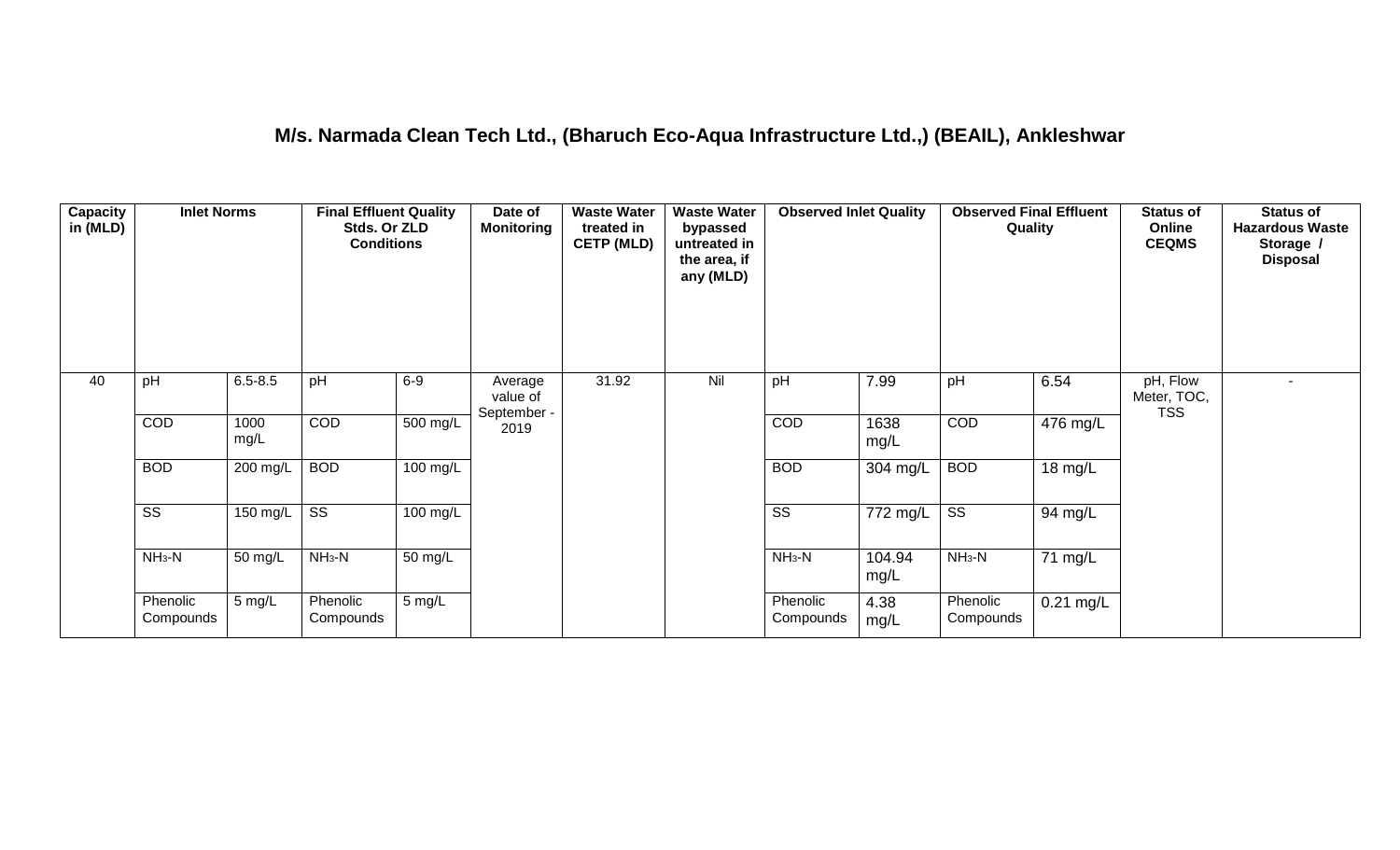## **M/s. Panoli Enviro Technology Ltd., GIDC-Panoil, Bharuch**

| Capacity<br>in (MLD) | <b>Inlet Norms</b>     |               | <b>Final Effluent Quality</b><br>Stds. Or ZLD<br><b>Conditions</b> |              | Date of<br><b>Monitoring</b>       | <b>Waste Water</b><br>treated in<br><b>CETP (MLD)</b> | <b>Waste Water</b><br>bypassed<br>untreated in<br>the area, if<br>any (MLD) | <b>Observed Inlet Quality</b> |               | <b>Observed Final Effluent</b><br>Quality |             | <b>Status of</b><br>Online<br><b>CEQMS</b> | <b>Status of</b><br><b>Hazardous Waste</b><br>Storage /<br><b>Disposal</b> |
|----------------------|------------------------|---------------|--------------------------------------------------------------------|--------------|------------------------------------|-------------------------------------------------------|-----------------------------------------------------------------------------|-------------------------------|---------------|-------------------------------------------|-------------|--------------------------------------------|----------------------------------------------------------------------------|
| 1.02                 | pH                     | $6.5 - 8.5$   | pH                                                                 | $6.5 - 8.5$  | Average<br>value of<br>September - | 0.45                                                  | Nil                                                                         | pH                            | 6.78          | pH                                        | 6.75        | pH, Flow<br>Meter, TOC                     | Storage-150 MT                                                             |
|                      | COD                    | 10000<br>mg/L | <b>COD</b>                                                         | 1000<br>mg/L | 2019                               |                                                       |                                                                             | COD                           | 2944<br>mg/L  | COD                                       | 882 mg/L    |                                            |                                                                            |
|                      | <b>BOD</b>             | 3000<br>mg/L  | <b>BOD</b>                                                         | 200 mg/L     |                                    |                                                       |                                                                             | <b>BOD</b>                    | 484 mg/L      | <b>BOD</b>                                | 26 mg/L     |                                            |                                                                            |
|                      | $\overline{\text{ss}}$ |               | SS                                                                 | 150 mg/L     |                                    |                                                       |                                                                             | $\overline{\text{SS}}$        | 630 mg/L      | $\overline{\text{ss}}$                    | 118 mg/L    |                                            |                                                                            |
|                      | $NH3-N$                | 50 mg/L       | $NH3-N$                                                            | 50 mg/L      |                                    |                                                       |                                                                             | $NH3-N$                       | 40.04<br>mg/L | $NH3-N$                                   | 33 mg/L     |                                            |                                                                            |
|                      | Phenolic<br>Compounds  | 1 $mg/L$      | Phenolic<br>Compounds                                              | 1 $mg/L$     |                                    |                                                       |                                                                             | Phenolic<br>Compounds         | 11.06<br>mg/L | Phenolic<br>Compounds                     | $0.49$ mg/L |                                            |                                                                            |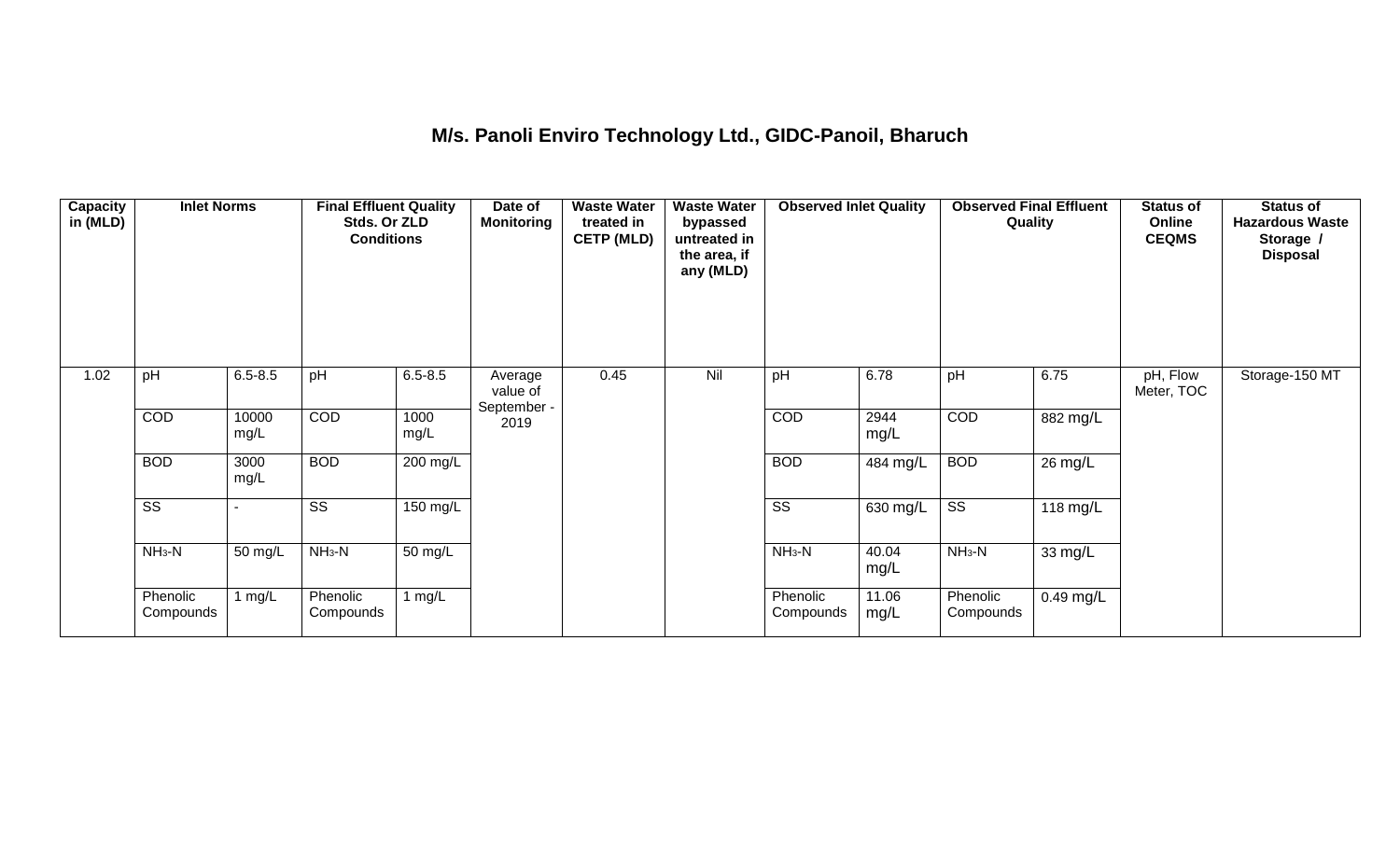### **M/s. Globe Enviro Care Ltd. [chemical units], GIDC-Sachin, Surat**

| Capacity<br>in (MLD) | <b>Inlet Norms</b>     |              | <b>Final Effluent Quality</b><br>Stds. Or ZLD<br><b>Conditions</b> |                      | Date of<br><b>Monitoring</b>       | <b>Waste Water</b><br>treated in<br><b>CETP (MLD)</b> | <b>Waste Water</b><br>bypassed<br>untreated in<br>the area, if<br>any (MLD) | <b>Observed Inlet Quality</b> |             | <b>Observed Final Effluent</b><br>Quality |             | <b>Status of</b><br>Online<br><b>CEQMS</b> | <b>Status of</b><br><b>Hazardous Waste</b><br>Storage /<br><b>Disposal</b> |
|----------------------|------------------------|--------------|--------------------------------------------------------------------|----------------------|------------------------------------|-------------------------------------------------------|-----------------------------------------------------------------------------|-------------------------------|-------------|-------------------------------------------|-------------|--------------------------------------------|----------------------------------------------------------------------------|
|                      | pH                     | 6.5 to 8.5   | pH                                                                 | 6.5 to 8.5           | Average<br>value of<br>September - | 0.236                                                 | Nil                                                                         | pH                            | 7.19        | pH                                        | 7.56        | pH, TOC,<br>TSS, Flow<br>meter             | Storage-550 MT                                                             |
|                      | COD                    | 3000<br>mg/L | COD                                                                | 250 mg/L             | 2019                               |                                                       |                                                                             | COD                           | 1556 mg/L   | COD                                       | 207 mg/L    |                                            |                                                                            |
|                      | <b>BOD</b>             | 1200<br>mg/L | <b>BOD</b>                                                         | $\overline{30}$ mg/L |                                    |                                                       |                                                                             | <b>BOD</b>                    | 386 mg/L    | <b>BOD</b>                                | 25 mg/L     |                                            |                                                                            |
|                      | $\overline{\text{ss}}$ | $300$ mg/L   | $\overline{\text{ss}}$                                             | $100$ mg/L           |                                    |                                                       |                                                                             | $\overline{\text{ss}}$        | 354 mg/L    | $\overline{\text{ss}}$                    | 74 mg/L     |                                            |                                                                            |
|                      | $NH3-N$                | 50 mg/L      | $NH3-N$                                                            | 50 mg/L              |                                    |                                                       |                                                                             | $NH3-N$                       | 56 mg/L     | $NH3-N$                                   | 39 mg/L     |                                            |                                                                            |
|                      | Phenolic<br>Compounds  | 1 mg/L       | Phenolic<br>Compounds                                              | 1 mg/L               |                                    |                                                       |                                                                             | Phenolic<br>Compounds         | $1.71$ mg/L | Phenolic<br>Compounds                     | $0.73$ mg/L |                                            |                                                                            |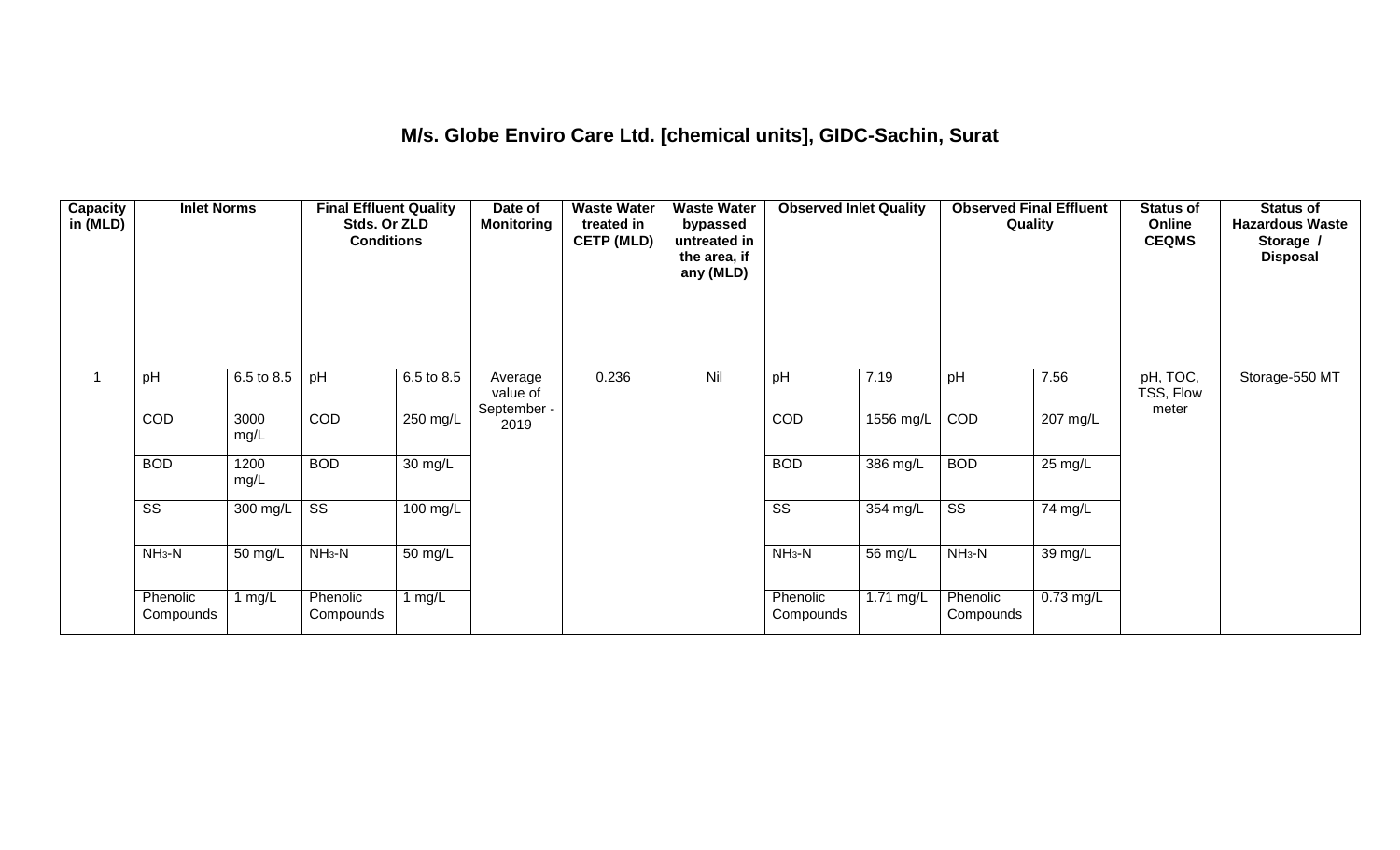### **M/s. Sachin Infra Environment Ltd., GIDC-Sachin, Surat**

| Capacity<br>in (MLD) | <b>Inlet Norms</b>     |                  | <b>Final Effluent Quality</b><br>Stds. Or ZLD<br><b>Conditions</b> |                      | Date of<br><b>Monitoring</b>       | <b>Waste Water</b><br>treated in<br><b>CETP (MLD)</b> | <b>Waste Water</b><br>bypassed<br>untreated in<br>the area, if<br>any (MLD) | <b>Observed Inlet Quality</b> |                       | <b>Observed Final Effluent</b><br>Quality |             | <b>Status of</b><br>Online<br><b>CEQMS</b> | <b>Status of</b><br><b>Hazardous Waste</b><br>Storage /<br><b>Disposal</b> |
|----------------------|------------------------|------------------|--------------------------------------------------------------------|----------------------|------------------------------------|-------------------------------------------------------|-----------------------------------------------------------------------------|-------------------------------|-----------------------|-------------------------------------------|-------------|--------------------------------------------|----------------------------------------------------------------------------|
| 50                   | pH                     | Not<br>Furnished | pH                                                                 | $6.5 - 8.5$          | Average<br>value of<br>September - | 32.83                                                 | Nil                                                                         | pH                            | 7.09                  | pH                                        | 7.12        | pH, Flow<br>Meter, TOC                     | Storage-2500 MT                                                            |
|                      | COD                    | 1000<br>mg/L     | <b>COD</b>                                                         | 250 mg/L             | 2019                               |                                                       |                                                                             | COD                           | 780 mg/L              | COD                                       | 239 mg/L    |                                            |                                                                            |
|                      | <b>BOD</b>             | 400 mg/L         | <b>BOD</b>                                                         | $\overline{30}$ mg/L |                                    |                                                       |                                                                             | <b>BOD</b>                    | $\overline{187}$ mg/L | <b>BOD</b>                                | 24 mg/L     |                                            |                                                                            |
|                      | $\overline{\text{ss}}$ | 300 mg/L         | $\overline{\text{SS}}$                                             | $100 \text{ mg/L}$   |                                    |                                                       |                                                                             | $\overline{\text{SS}}$        | 252 mg/L              | $\overline{\text{ss}}$                    | 92 mg/L     |                                            |                                                                            |
|                      | $NH3-N$                | 50 mg/L          | $NH3-N$                                                            | $\overline{50}$ mg/L |                                    |                                                       |                                                                             | $NH3-N$                       | 24 mg/L               | $NH3-N$                                   | 17 mg/L     |                                            |                                                                            |
|                      | Phenolic<br>Compounds  | 1 $mg/L$         | Phenolic<br>Compounds                                              | 01 mg/L              |                                    |                                                       |                                                                             | Phenolic<br>Compounds         | 1.56 mg/L             | Phenolic<br>Compounds                     | $0.48$ mg/L |                                            |                                                                            |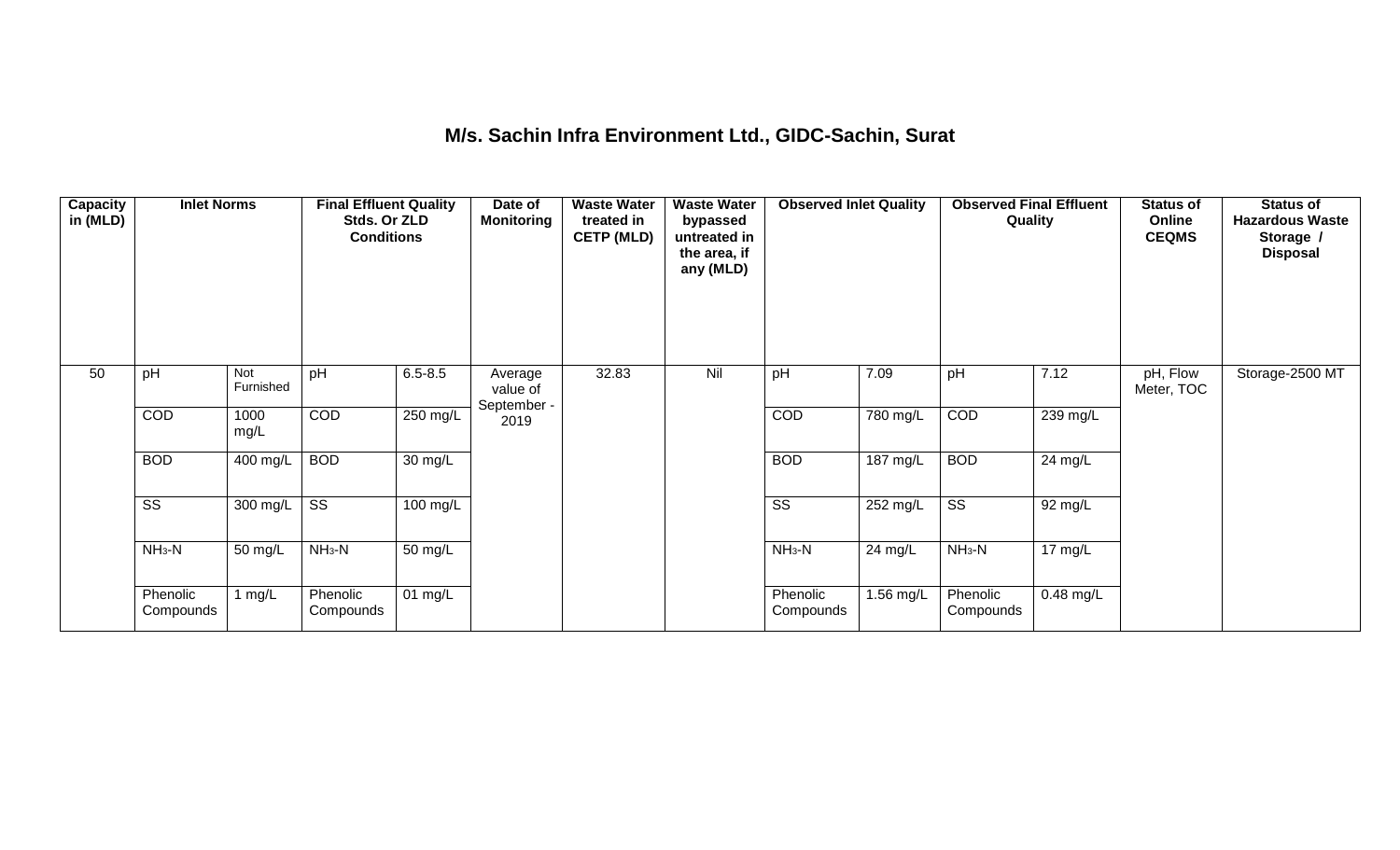## **M/s. Palsana Enviro Protection Ltd., (PEPL), Kadodara, Surat**

| Capacity<br>in (MLD) | <b>Inlet Norms</b>     |              | <b>Final Effluent Quality</b><br>Stds. Or ZLD<br><b>Conditions</b> |                    | Date of<br><b>Monitoring</b>   | <b>Waste Water</b><br>treated in<br><b>CETP (MLD)</b> | <b>Waste Water</b><br>bypassed<br>untreated in<br>the area, if<br>any (MLD) | <b>Observed Inlet Quality</b> |        | <b>Observed Final Effluent</b><br>Quality |                          | <b>Status of</b><br>Online<br><b>CEQMS</b> | <b>Status of</b><br><b>Hazardous Waste</b><br>Storage /<br><b>Disposal</b> |
|----------------------|------------------------|--------------|--------------------------------------------------------------------|--------------------|--------------------------------|-------------------------------------------------------|-----------------------------------------------------------------------------|-------------------------------|--------|-------------------------------------------|--------------------------|--------------------------------------------|----------------------------------------------------------------------------|
| 150                  | pH                     | 6.5 to 8.5   | pH                                                                 | 6.5 to 8.5         | No visit in<br>the month<br>οf | 98                                                    | Nil                                                                         | pH                            | $\sim$ | pH                                        | $\sim$                   | pH, Flow<br>Meter, COD,<br>BOD, TSS        | $\sim$                                                                     |
|                      | COD                    | 1000<br>mg/L | COD                                                                | $250 \text{ mg/L}$ | September-<br>2019             |                                                       |                                                                             | COD                           | $\sim$ | COD                                       | $\sim$                   |                                            |                                                                            |
|                      | <b>BOD</b>             | 400 mg/L     | <b>BOD</b>                                                         | 30 mg/L            |                                |                                                       |                                                                             | <b>BOD</b>                    | $\sim$ | <b>BOD</b>                                | $\sim$                   |                                            |                                                                            |
|                      | $\overline{\text{ss}}$ | 300 mg/L     | $\overline{\text{ss}}$                                             | $100$ mg/L         |                                |                                                       |                                                                             | $\overline{\text{ss}}$        | $\sim$ | $\overline{\text{ss}}$                    | $\overline{\phantom{a}}$ |                                            |                                                                            |
|                      | $NH3-N$                | 50 mg/L      | $NH3-N$                                                            | 50 mg/L            |                                |                                                       |                                                                             | $NH3-N$                       | $\sim$ | $NH_3-N$                                  |                          |                                            |                                                                            |
|                      | Phenolic<br>Compounds  | 1 $mg/L$     | Phenolic<br>Compounds                                              | 1 $mg/L$           |                                |                                                       |                                                                             | Phenolic<br>Compounds         | $\sim$ | Phenolic<br>Compounds                     | $\sim$                   |                                            |                                                                            |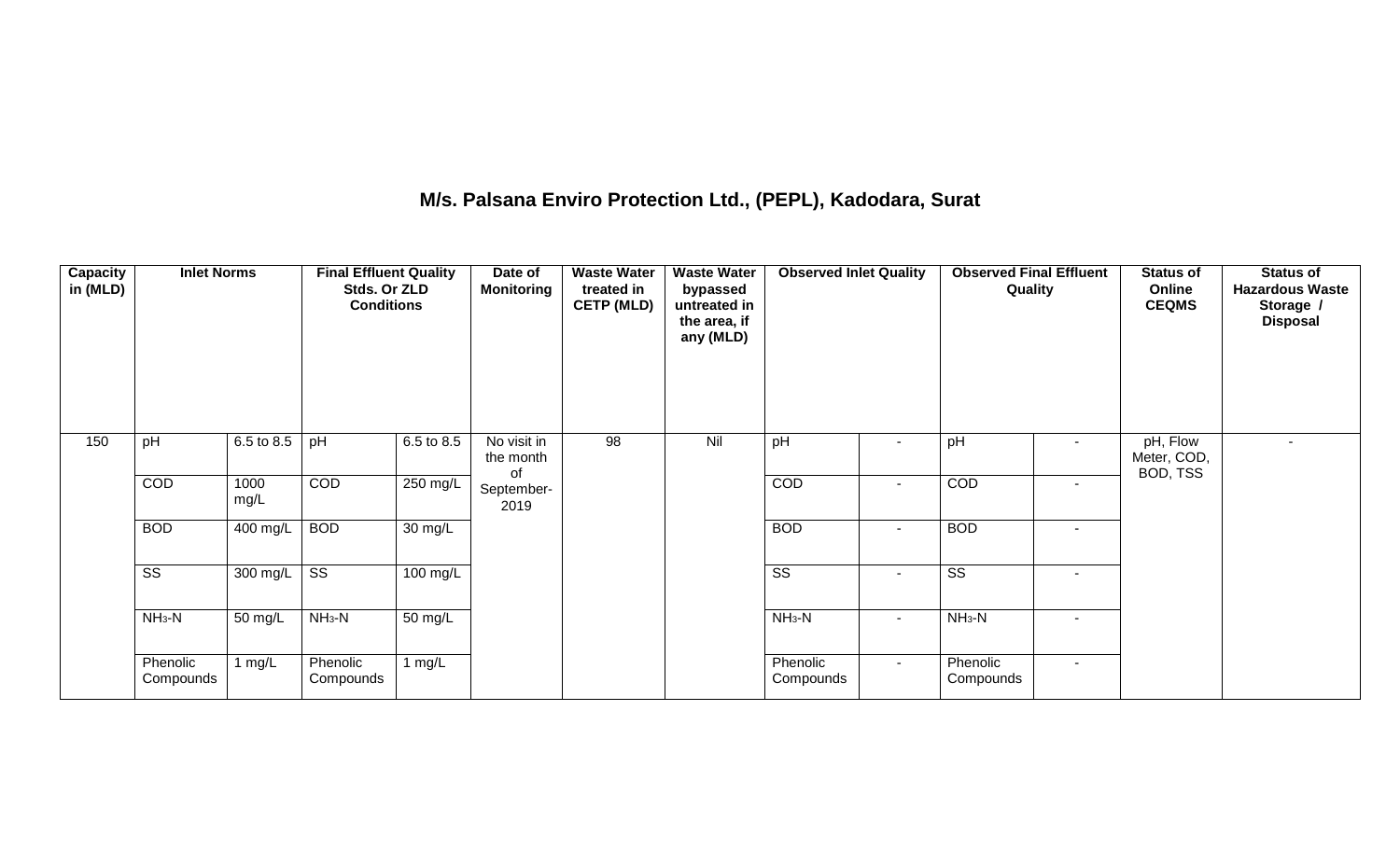### **M/s. Pandesara Infrastructure Ltd., GIDC- Pandesara, Surat**

| Capacity<br>in (MLD) | <b>Inlet Norms</b>     |              | <b>Final Effluent Quality</b><br>Stds. Or ZLD<br><b>Conditions</b> |                    | Date of<br><b>Monitoring</b>       | <b>Waste Water</b><br>treated in<br><b>CETP (MLD)</b> | <b>Waste Water</b><br>bypassed<br>untreated in<br>the area, if<br>any (MLD) | <b>Observed Inlet Quality</b> |           | <b>Observed Final Effluent</b><br>Quality |                    | <b>Status of</b><br>Online<br><b>CEQMS</b> | <b>Status of</b><br><b>Hazardous Waste</b><br>Storage /<br><b>Disposal</b> |
|----------------------|------------------------|--------------|--------------------------------------------------------------------|--------------------|------------------------------------|-------------------------------------------------------|-----------------------------------------------------------------------------|-------------------------------|-----------|-------------------------------------------|--------------------|--------------------------------------------|----------------------------------------------------------------------------|
| 100                  | pH                     | $6.5 - 8.5$  | pH                                                                 | $6.5 - 8.5$        | Average<br>value of<br>September - | 81.5                                                  | Nil                                                                         | pH                            | 6.4       | pH                                        | 7.32               | pH, Flow<br>Meter, TOC,<br>COD             | Storage-3500 MT                                                            |
|                      | COD                    | 1000<br>mg/L | COD                                                                | 250 mg/L           | 2019                               |                                                       |                                                                             | COD                           | 993 mg/L  | COD                                       | $237 \text{ mg/L}$ |                                            |                                                                            |
|                      | <b>BOD</b>             | 400 mg/L     | <b>BOD</b>                                                         | 30 mg/L            |                                    |                                                       |                                                                             | <b>BOD</b>                    | 208 mg/L  | <b>BOD</b>                                | 26 mg/L            |                                            |                                                                            |
|                      | $\overline{\text{SS}}$ | 300 mg/L     | $\overline{\text{SS}}$                                             | $100 \text{ mg/L}$ |                                    |                                                       |                                                                             | $\overline{\text{SS}}$        | 210 mg/L  | $\overline{\text{ss}}$                    | 88 mg/L            |                                            |                                                                            |
|                      | $NH3-N$                | 50 mg/L      | $NH_3-N$                                                           | 50 mg/L            |                                    |                                                       |                                                                             | $NH_3-N$                      | 34 mg/L   | $NH3-N$                                   | $27 \text{ mg/L}$  |                                            |                                                                            |
|                      | Phenolic<br>Compounds  | 01 mg/L      | Phenolic<br>Compounds                                              | 01 mg/L            |                                    |                                                       |                                                                             | Phenolic<br>Compounds         | 1.36 mg/L | Phenolic<br>Compounds                     | $0.70$ mg/L        |                                            |                                                                            |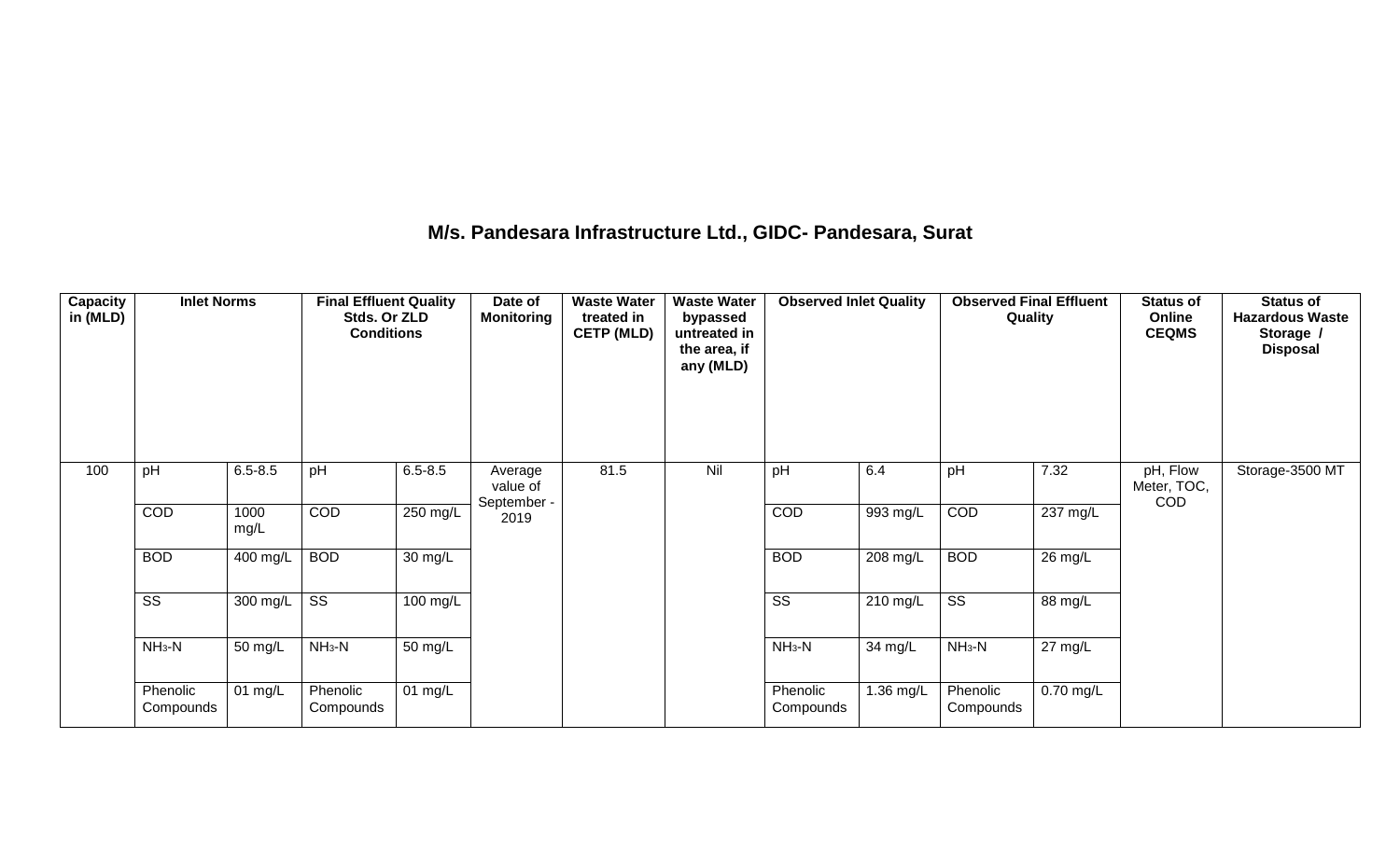## **M/s. CETP of Kejriwal Integrated Textile Park Ltd – KITPL**

| <b>Capacity</b><br>in (MLD) | <b>Inlet Norms</b>     |                | <b>Final Effluent Quality</b><br>Stds. Or ZLD<br><b>Conditions</b> |                     | Date of<br>Monitoring              | <b>Waste Water</b><br>treated in<br><b>CETP (MLD)</b> | <b>Waste Water</b><br>bypassed<br>untreated in<br>the area, if<br>any (MLD) | <b>Observed Inlet Quality</b> |             | <b>Observed Final Effluent</b><br>Quality |             | <b>Status of</b><br>Online<br><b>CEQMS</b> | <b>Status of</b><br><b>Hazardous Waste</b><br>Storage /<br><b>Disposal</b> |
|-----------------------------|------------------------|----------------|--------------------------------------------------------------------|---------------------|------------------------------------|-------------------------------------------------------|-----------------------------------------------------------------------------|-------------------------------|-------------|-------------------------------------------|-------------|--------------------------------------------|----------------------------------------------------------------------------|
| 0.84                        | pH                     | $6.5 - 8.5$    | pH                                                                 | $6.5 - 8.5$         | Average<br>value of<br>September - | 0.5                                                   | Nil                                                                         | pH                            | 7.25        | pH                                        | 7.51        | $\sim$                                     | Storage - 6 MT                                                             |
|                             | COD                    | $500$<br>mg/L  | COD                                                                | $<$ 20 mg/L         | 2019                               |                                                       |                                                                             | COD                           | 392 mg/L    | COD                                       | 69 mg/L     |                                            |                                                                            |
|                             | <b>BOD</b>             | <200<br>mg/L   | <b>BOD</b>                                                         | $\overline{5}$ mg/L |                                    |                                                       |                                                                             | <b>BOD</b>                    | 80 mg/L     | <b>BOD</b>                                | 11 mg/L     |                                            |                                                                            |
|                             | $\overline{\text{ss}}$ | $<150$<br>mg/L | $\overline{\text{ss}}$                                             | $\overline{5}$ mg/L |                                    |                                                       |                                                                             | $\overline{\text{ss}}$        | 228 mg/L    | $\overline{\text{ss}}$                    | 86 mg/L     |                                            |                                                                            |
|                             | $NH_3-N$               | $\blacksquare$ | $NH3-N$                                                            |                     |                                    |                                                       |                                                                             | $NH3-N$                       | 5.04 mg/L   | $NH_3-N$                                  | 2.24 mg/L   |                                            |                                                                            |
|                             | Phenolic<br>Compounds  | $\blacksquare$ | Phenolic<br>Compounds                                              |                     |                                    |                                                       |                                                                             | Phenolic<br>Compounds         | $0.71$ mg/L | Phenolic<br>Compounds                     | $0.46$ mg/L |                                            |                                                                            |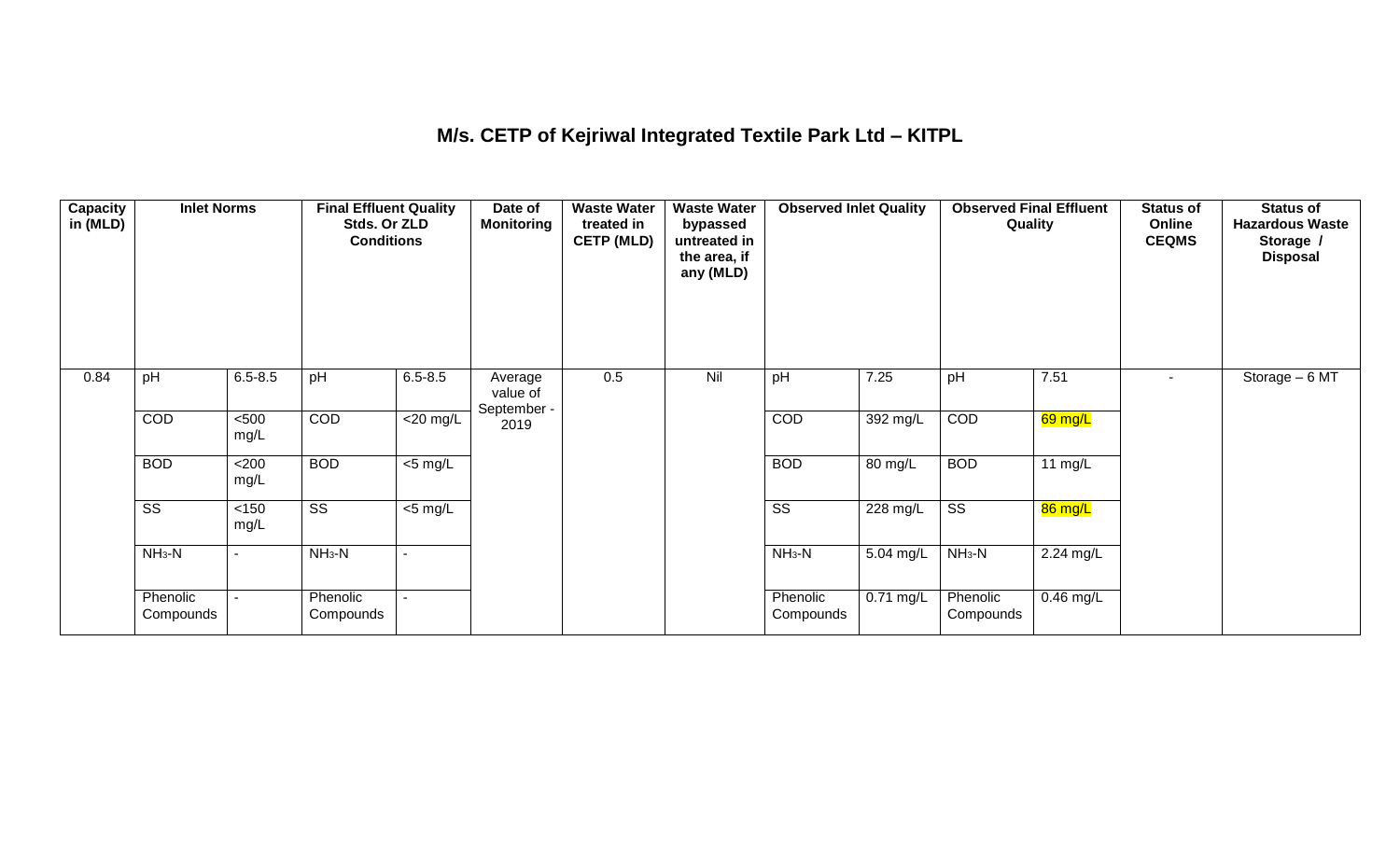## **M/s. Gujarat Eco Textile Park Pvt Ltd, Palsana, Surat**

| Capacity<br>in (MLD) | <b>Inlet Norms</b>     |              | <b>Final Effluent Quality</b><br>Stds. Or ZLD<br><b>Conditions</b> |                       | Date of<br>Monitoring              | <b>Waste Water</b><br>treated in<br><b>CETP (MLD)</b> | <b>Waste Water</b><br>bypassed<br>untreated in<br>the area, if<br>any (MLD) | <b>Observed Inlet Quality</b> |           | <b>Observed Final Effluent</b><br>Quality |                   | <b>Status of</b><br>Online<br><b>CEQMS</b> | <b>Status of</b><br><b>Hazardous Waste</b><br>Storage /<br><b>Disposal</b> |
|----------------------|------------------------|--------------|--------------------------------------------------------------------|-----------------------|------------------------------------|-------------------------------------------------------|-----------------------------------------------------------------------------|-------------------------------|-----------|-------------------------------------------|-------------------|--------------------------------------------|----------------------------------------------------------------------------|
| 60                   | pH                     | $6.5 - 8.5$  | pH                                                                 | 6.5 to 8.5            | Average<br>value of<br>September - | 29                                                    | Nil                                                                         | pH                            | 7.44      | pH                                        | 7.12              | pH, Flow<br>Meter, COD<br>Meter            | Storage-700 MT                                                             |
|                      | COD                    | 1000<br>mg/L | <b>COD</b>                                                         | 250 mg/L              | 2019                               |                                                       |                                                                             | COD                           | 977 mg/L  | COD                                       | 206 mg/L          | including<br><b>TOC</b>                    |                                                                            |
|                      | <b>BOD</b>             | 400 mg/L     | <b>BOD</b>                                                         | $100 \text{ mg/L}$    |                                    |                                                       |                                                                             | <b>BOD</b>                    | 202 mg/L  | <b>BOD</b>                                | $21 \text{ mg/L}$ |                                            |                                                                            |
|                      | $\overline{\text{ss}}$ | 300 mg/L     | $\overline{\text{ss}}$                                             | $\overline{<}60$ mg/L |                                    |                                                       |                                                                             | $\overline{\text{ss}}$        | 222 mg/L  | $\overline{\text{ss}}$                    | 88 mg/L           |                                            |                                                                            |
|                      | $NH3-N$                | 50 mg/L      | $NH_3-N$                                                           | 50 mg/L               |                                    |                                                       |                                                                             | $NH3-N$                       | 44 mg/L   | $NH3-N$                                   | 29 mg/L           |                                            |                                                                            |
|                      | Phenolic<br>Compounds  |              | Phenolic<br>Compounds                                              | 1 $mg/L$              |                                    |                                                       |                                                                             | Phenolic<br>Compounds         | 1.29 mg/L | Phenolic<br>Compounds                     | $0.38$ mg/L       |                                            |                                                                            |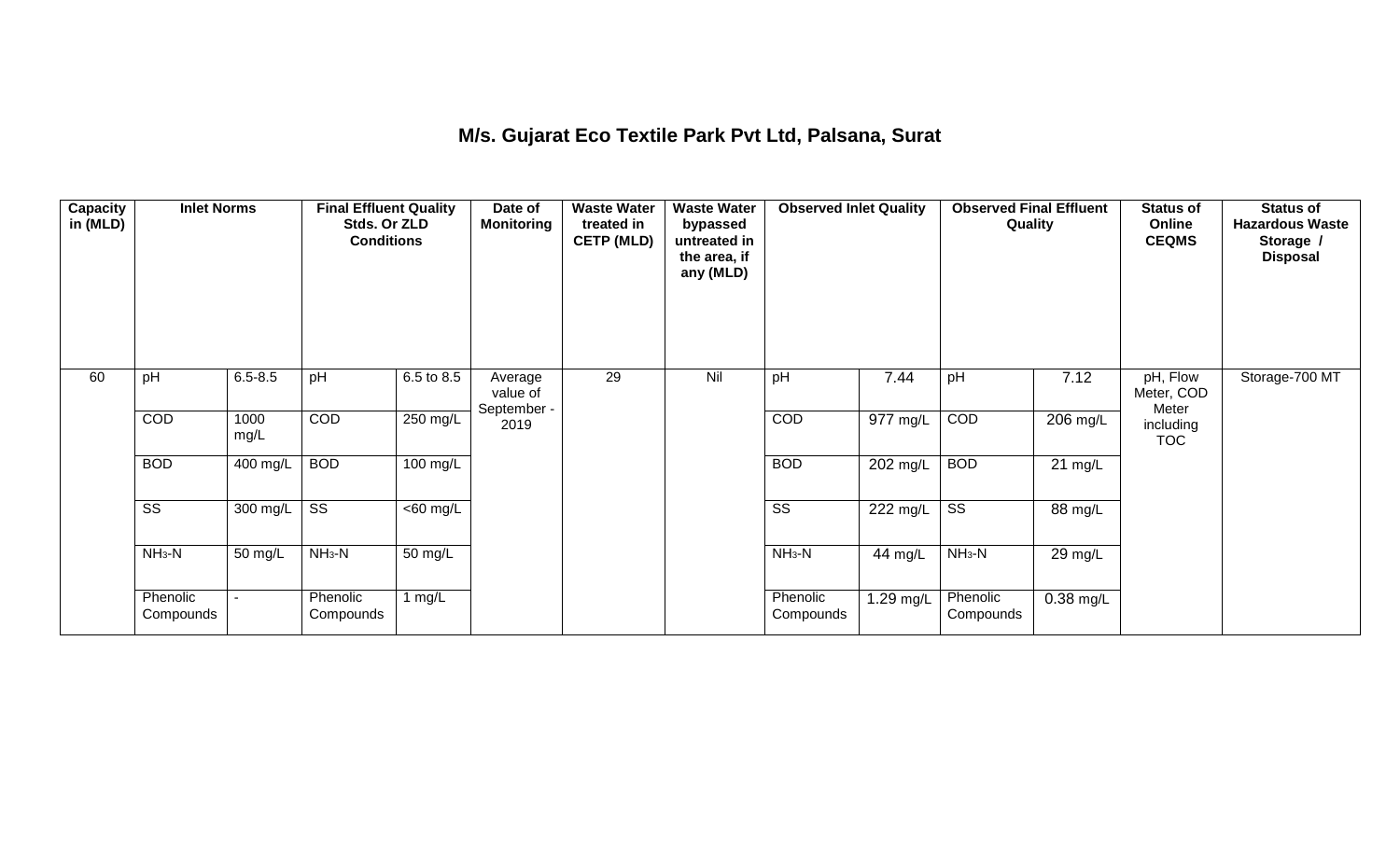### **M/s. Fairdeal Textile Parks Pvt. Ltd, Kosamaba, Surat**

| <b>Capacity</b><br>in (MLD) | <b>Inlet Norms</b>     |          | <b>Final Effluent Quality</b><br>Stds. Or ZLD<br><b>Conditions</b> |                      | Date of<br><b>Monitoring</b>   | <b>Waste Water</b><br>treated in<br><b>CETP (MLD)</b> | <b>Waste Water</b><br>bypassed<br>untreated in<br>the area, if<br>any (MLD) | $\overline{Ob}$<br>served Inlet Quality |                | <b>Observed Final Effluent</b><br>Quality |                          | <b>Status of</b><br>Online<br><b>CEQMS</b> | <b>Status of</b><br><b>Hazardous Waste</b><br>Storage /<br><b>Disposal</b> |
|-----------------------------|------------------------|----------|--------------------------------------------------------------------|----------------------|--------------------------------|-------------------------------------------------------|-----------------------------------------------------------------------------|-----------------------------------------|----------------|-------------------------------------------|--------------------------|--------------------------------------------|----------------------------------------------------------------------------|
| 3.75                        | pH                     |          | pH                                                                 | 6.5 to 8.5           | No visit in<br>the month<br>of | 1.39                                                  | Nil                                                                         | pH                                      |                | pH                                        | $\overline{\phantom{a}}$ | pH, Flow<br>Meter                          |                                                                            |
|                             | COD                    | 500 mg/L | COD                                                                | $100 \text{ mg/L}$   | September-<br>2019             |                                                       |                                                                             | COD                                     | $\sim$         | COD                                       | $\overline{\phantom{a}}$ |                                            |                                                                            |
|                             | <b>BOD</b>             | 200 mg/L | <b>BOD</b>                                                         | $\overline{30}$ mg/L |                                |                                                       |                                                                             | <b>BOD</b>                              | $\sim$         | <b>BOD</b>                                | $\sim$                   |                                            |                                                                            |
|                             | $\overline{\text{ss}}$ |          | $\overline{\text{ss}}$                                             | $\overline{60}$ mg/L |                                |                                                       |                                                                             | $\overline{\text{ss}}$                  | $\blacksquare$ | $\overline{\text{ss}}$                    | $\blacksquare$           |                                            |                                                                            |
|                             | $NH3-N$                |          | $NH3-N$                                                            | $\overline{50}$ mg/L |                                |                                                       |                                                                             | $NH3-N$                                 | $\blacksquare$ | $NH3-N$                                   | $\blacksquare$           |                                            |                                                                            |
|                             | Phenolic<br>Compounds  |          | Phenolic<br>Compounds                                              | 1 $mg/L$             |                                |                                                       |                                                                             | Phenolic<br>Compounds                   | $\sim$         | Phenolic<br>Compounds                     | $\sim$                   |                                            |                                                                            |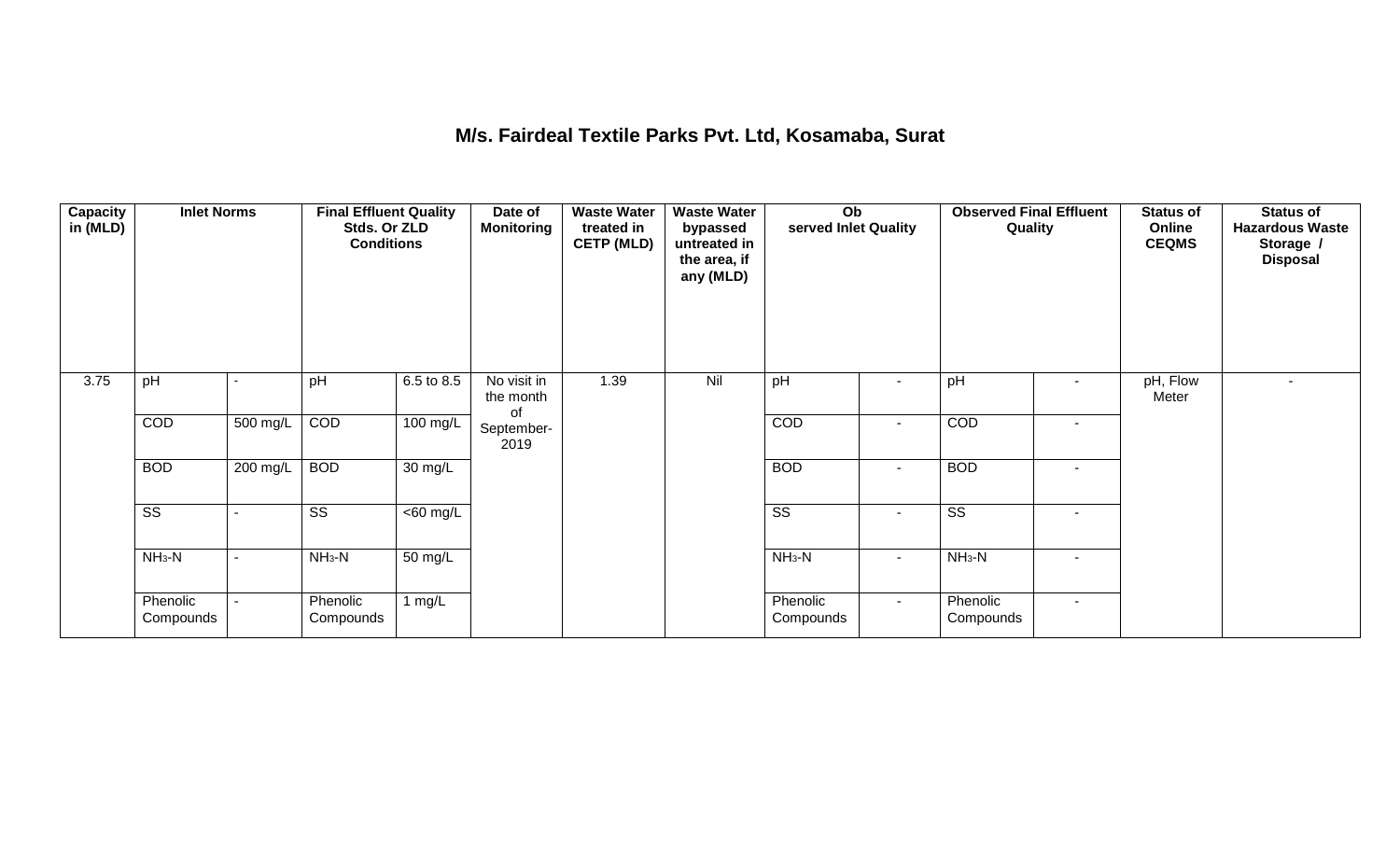## **M/s. New Palsana Industrial Co. Op. Society Ltd., Palsana, Surat**

| <b>Capacity</b><br>in (MLD) | <b>Inlet Norms</b>     |              | <b>Final Effluent Quality</b><br>Stds. Or ZLD<br><b>Conditions</b> |                   | Date of<br><b>Monitoring</b>       | <b>Waste Water</b><br>treated in<br><b>CETP (MLD)</b> | <b>Waste Water</b><br>bypassed<br>untreated in<br>the area, if<br>any (MLD) | <b>Observed Inlet Quality</b> |           | <b>Observed Final Effluent</b><br>Quality |             | <b>Status of</b><br>Online<br><b>CEQMS</b> | <b>Status of</b><br><b>Hazardous Waste</b><br>Storage /<br><b>Disposal</b> |
|-----------------------------|------------------------|--------------|--------------------------------------------------------------------|-------------------|------------------------------------|-------------------------------------------------------|-----------------------------------------------------------------------------|-------------------------------|-----------|-------------------------------------------|-------------|--------------------------------------------|----------------------------------------------------------------------------|
| 45                          | pH                     | $6.5 - 8.5$  | pH                                                                 | $6.5 - 8.5$       | Average<br>value of<br>September - | 25                                                    | Nil                                                                         | pH                            | 7.69      | pH                                        | 7.55        | pH, Flow<br>meter, COD,<br>BOD, TSS        | Storage-2200 MT<br>Disposal-2965 MT                                        |
|                             | COD                    | 1000<br>mg/L | COD                                                                | 250 mg/L          | 2019                               |                                                       |                                                                             | COD                           | 718 mg/L  | COD                                       | 199 mg/L    |                                            |                                                                            |
|                             | <b>BOD</b>             | 400 mg/L     | <b>BOD</b>                                                         | $30 \text{ mg/L}$ |                                    |                                                       |                                                                             | <b>BOD</b>                    | 157 mg/L  | <b>BOD</b>                                | 23 mg/L     |                                            |                                                                            |
|                             | $\overline{\text{ss}}$ | 300 mg/L     | $\overline{\text{SS}}$                                             | $<$ 60 mg/L       |                                    |                                                       |                                                                             | $\overline{\text{ss}}$        | 280 mg/L  | $\overline{\text{ss}}$                    | 74 mg/L     |                                            |                                                                            |
|                             | $NH3-N$                | 50 mg/L      | $NH3-N$                                                            | 50 mg/L           |                                    |                                                       |                                                                             | $NH3-N$                       | 17 mg/L   | $NH3-N$                                   | 9 mg/L      |                                            |                                                                            |
|                             | Phenolic<br>Compounds  | mg/L         | Phenolic<br>Compounds                                              | 1 $mg/L$          |                                    |                                                       |                                                                             | Phenolic<br>Compounds         | 1.38 mg/L | Phenolic<br>Compounds                     | $0.31$ mg/L |                                            |                                                                            |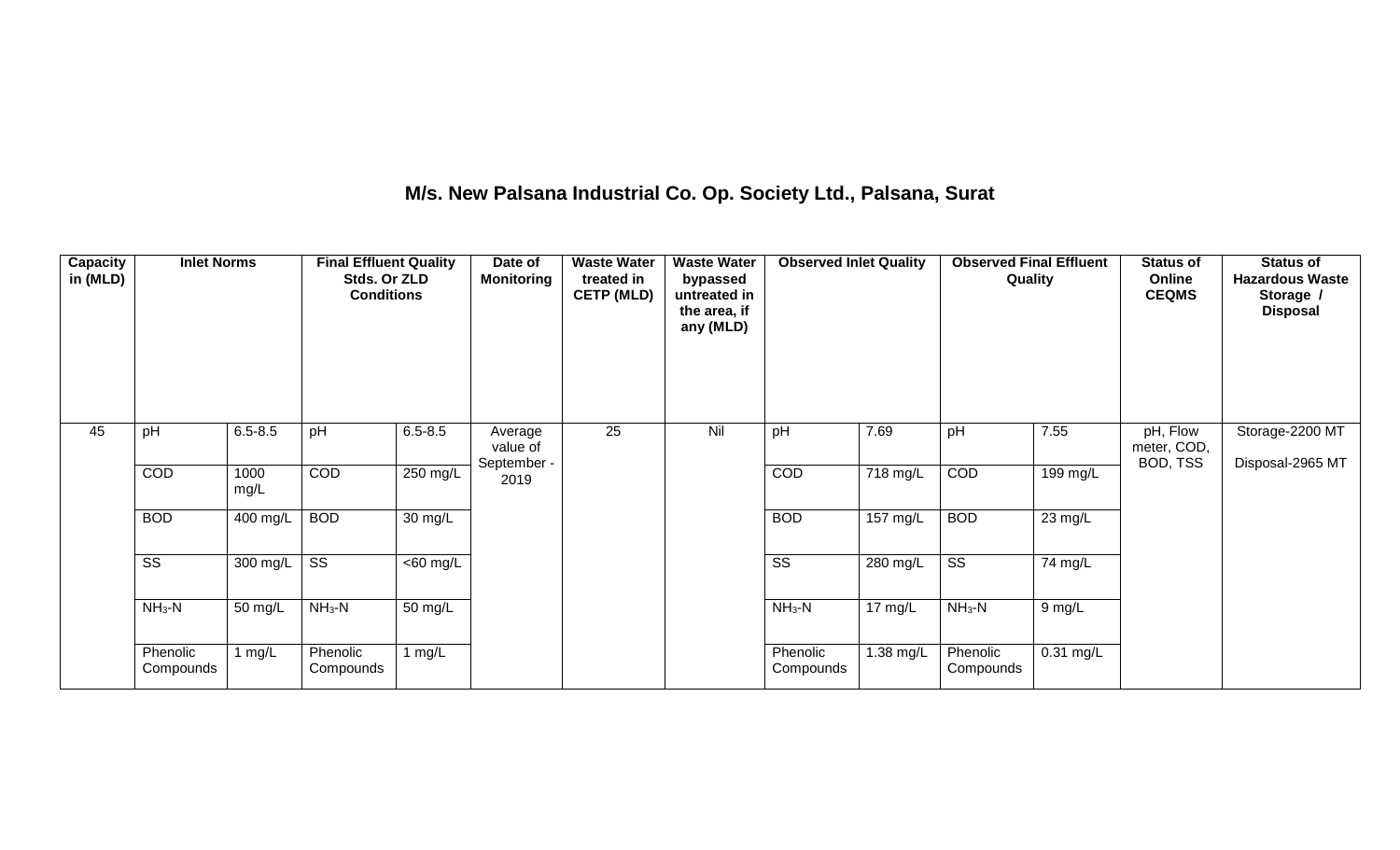## **M/s. Vapi Waste & Effluent Management Co. Ltd, Vapi**

| Capacity<br>in (MLD) | <b>Inlet Norms</b><br>$6.5 - 8.5$<br>pH |              | <b>Final Effluent Quality</b><br>Stds. Or ZLD<br><b>Conditions</b> |                      | Date of<br><b>Monitoring</b>       | <b>Waste Water</b><br>treated in<br><b>CETP (MLD)</b> | <b>Waste Water</b><br>bypassed<br>untreated in<br>the area, if<br>any (MLD) | <b>Observed Inlet Quality</b> |                            | <b>Observed Final Effluent</b><br>Quality |                       | <b>Status of</b><br>Online<br><b>CEQMS</b> | <b>Status of</b><br><b>Hazardous Waste</b><br>Storage /<br><b>Disposal</b> |
|----------------------|-----------------------------------------|--------------|--------------------------------------------------------------------|----------------------|------------------------------------|-------------------------------------------------------|-----------------------------------------------------------------------------|-------------------------------|----------------------------|-------------------------------------------|-----------------------|--------------------------------------------|----------------------------------------------------------------------------|
| 55                   |                                         |              | 0.                                                                 | $6.5 - 8.5$          | Average<br>value of<br>September - | 54                                                    | Nil                                                                         | pH                            | 7.87                       | pH                                        | 7.69                  | pH, Flow<br>Meter, TOC &<br>DO Meter       | Storage -17000 MT                                                          |
|                      | COD                                     | 1000<br>mg/L | COD                                                                | 250 mg/L             | 2019                               |                                                       |                                                                             | COD                           | $657$ mg/L                 | COD                                       | $\overline{231}$ mg/L |                                            |                                                                            |
|                      | <b>BOD</b>                              | 400 mg/L     | <b>BOD</b>                                                         | $\overline{30}$ mg/L |                                    |                                                       |                                                                             | <b>BOD</b>                    | $\frac{120 \text{ mg}}{L}$ | <b>BOD</b>                                | 26 mg/L               |                                            |                                                                            |
|                      | $\overline{\text{ss}}$                  | 300 mg/L     | $\overline{\text{SS}}$                                             | 100 mg/L             |                                    |                                                       |                                                                             | $\overline{\text{SS}}$        | 90 mg/L                    | $\overline{\text{ss}}$                    | 58 mg/L               |                                            |                                                                            |
|                      | $NH3-N$                                 | 50 mg/L      | $NH3-N$                                                            | $\overline{50}$ mg/L |                                    |                                                       |                                                                             | $NH3-N$                       | 46 mg/L                    | $NH3-N$                                   | 41 $mg/L$             |                                            |                                                                            |
|                      | Phenolic<br>Compounds                   | 1 $mg/L$     | Phenolic<br>Compounds                                              | 1 $mg/L$             |                                    |                                                       |                                                                             | Phenolic<br>Compounds         | 2.99 mg/L                  | Phenolic<br>Compounds                     | 0.845 mg/L            |                                            |                                                                            |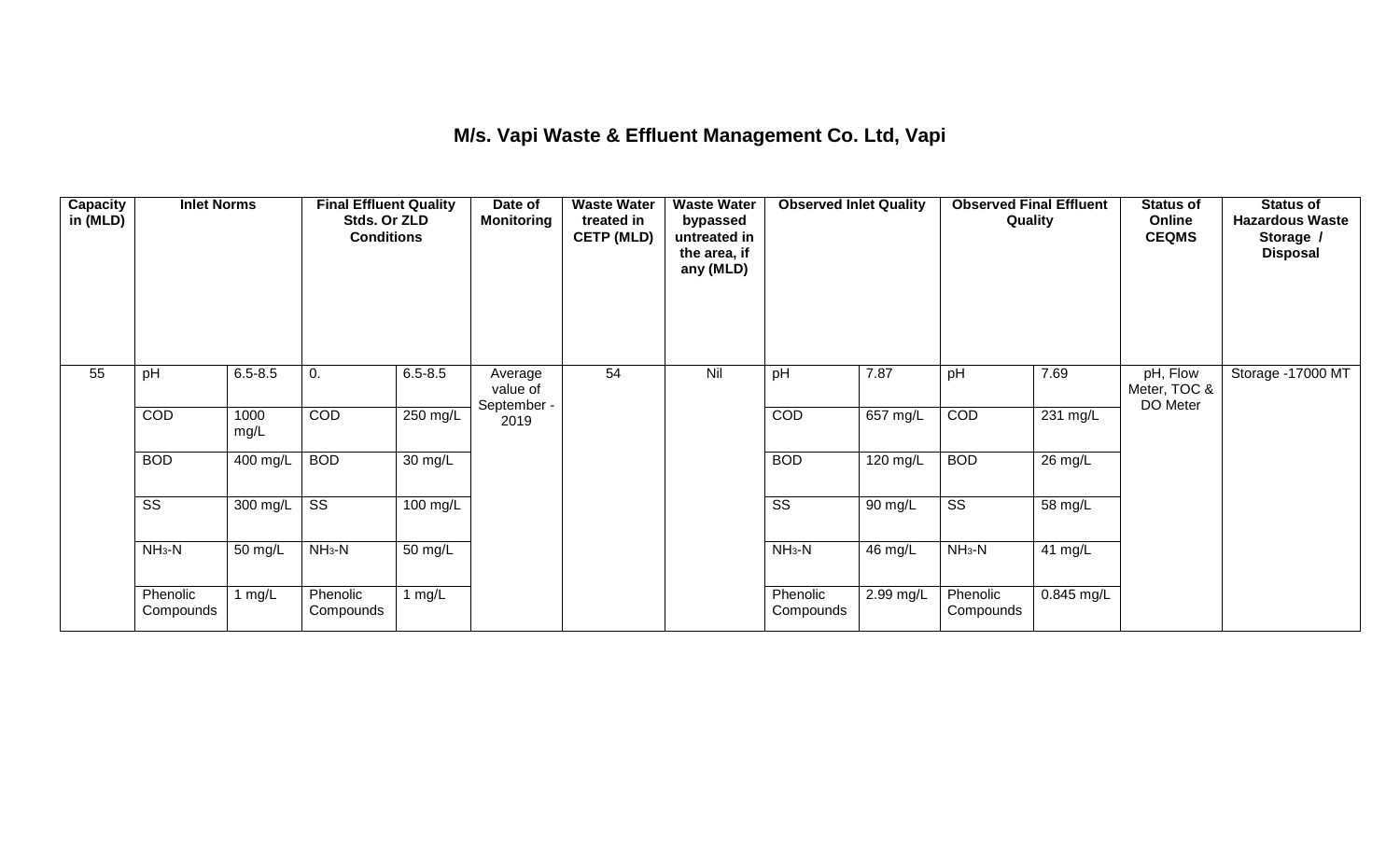## **M/s. Sarigam Clean Initiative (Old Name-Gujarat Industrial Development Corporation), Sarigam**

| <b>Capacity</b><br>in (MLD) | <b>Inlet Norms</b><br>pH<br>$6.5 - 8.5$         |              | <b>Final Effluent Quality</b><br>Stds. Or ZLD<br><b>Conditions</b> |                      | Date of<br><b>Monitoring</b>       | <b>Waste Water</b><br>treated in<br><b>CETP (MLD)</b> | <b>Waste Water</b><br>bypassed<br>untreated in<br>the area, if<br>any (MLD) | <b>Observed Inlet Quality</b>                   |             | <b>Observed Final Effluent</b><br>Quality |           | <b>Status of</b><br>Online<br><b>CEQMS</b> | <b>Status of</b><br><b>Hazardous Waste</b><br>Storage /<br><b>Disposal</b> |
|-----------------------------|-------------------------------------------------|--------------|--------------------------------------------------------------------|----------------------|------------------------------------|-------------------------------------------------------|-----------------------------------------------------------------------------|-------------------------------------------------|-------------|-------------------------------------------|-----------|--------------------------------------------|----------------------------------------------------------------------------|
| 12.5                        |                                                 |              | pH                                                                 | $6.5 - 8.5$          | Average<br>value of<br>September - | 9                                                     | Nil                                                                         | pH                                              | 7.69        | pH                                        | 7.82      | Flow Meter,<br>TOC meter                   | Storage $-300$ MT                                                          |
|                             | COD                                             | 1000<br>mg/L | COD                                                                | 250 mg/L             | 2019                               |                                                       |                                                                             | COD                                             | 392 mg/L    | COD                                       | 171 mg/L  |                                            |                                                                            |
|                             | BOD <sub>(3</sub><br>days at<br>$27^{\circ}C$ ) | 400 mg/L     | BOD <sub>(3</sub><br>days at<br>$27^{\circ}C$ )                    | 100 mg/L             |                                    |                                                       |                                                                             | BOD <sub>(3</sub><br>days at<br>$27^{\circ}C$ ) | 88 mg/L     | BOD (3 days<br>at $27^{\circ}$ C)         | 20 mg/L   |                                            |                                                                            |
|                             | SS                                              | 300 mg/L     | SS                                                                 | 100 mg/L             |                                    |                                                       |                                                                             | $\overline{\text{ss}}$                          | 112 mg/L    | $\overline{\text{ss}}$                    | 44 mg/L   |                                            |                                                                            |
|                             | $NH3-N$                                         | 50 mg/L      | $NH3-N$                                                            | $\overline{50}$ mg/L |                                    |                                                       |                                                                             | $NH3-N$                                         | 33 mg/L     | $NH3-N$                                   | 29 mg/L   |                                            |                                                                            |
|                             | Phenolic<br>Compounds                           | 1 $mg/L$     | Phenolic<br>Compounds                                              | 1 $mg/L$             |                                    |                                                       |                                                                             | Phenolic<br>Compounds                           | $0.89$ mg/L | Phenolic<br>Compounds                     | 0.37 mg/L |                                            |                                                                            |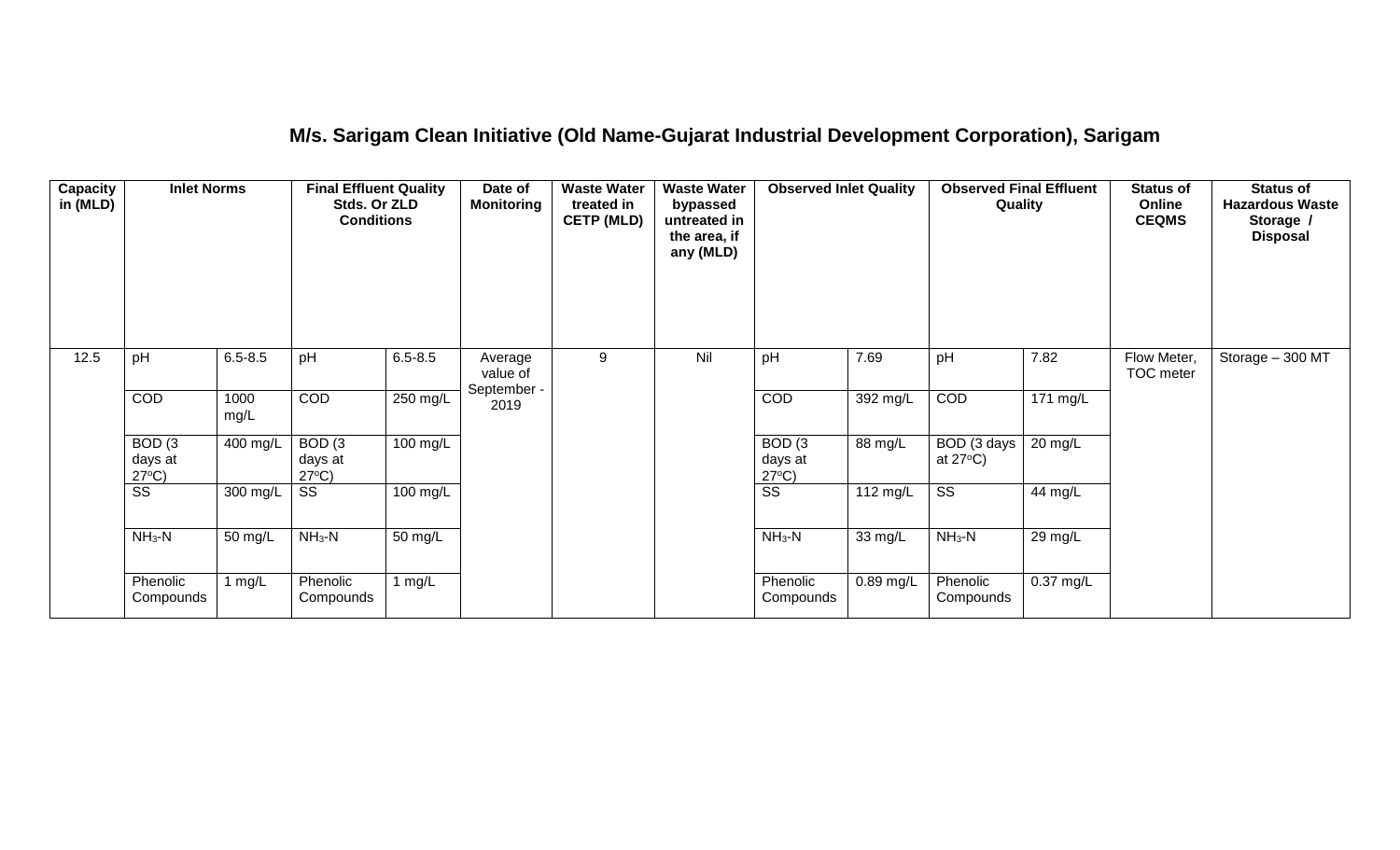### **M/s. Veraval Industries Association, Veraval, Junagadh**

| Capacity<br>in (MLD) | <b>Inlet Norms</b><br>5.5 to 9<br>pH |                          | <b>Final Effluent Quality</b><br>Stds. Or ZLD<br><b>Conditions</b> |                       | Date of<br><b>Monitoring</b>   | treated in<br><b>CETP (MLD)</b><br>5 | <b>Waste Water</b><br>bypassed<br>untreated in<br>the area, if<br>any (MLD) | <b>Observed Inlet Quality</b> |                          | <b>Observed Final Effluent</b><br>Quality |                          | <b>Status of</b><br>Online<br><b>CEQMS</b> | <b>Status of</b><br><b>Hazardous Waste</b><br>Storage /<br><b>Disposal</b> |
|----------------------|--------------------------------------|--------------------------|--------------------------------------------------------------------|-----------------------|--------------------------------|--------------------------------------|-----------------------------------------------------------------------------|-------------------------------|--------------------------|-------------------------------------------|--------------------------|--------------------------------------------|----------------------------------------------------------------------------|
| 5                    |                                      |                          | pH                                                                 | 6 to 9                | No visit in<br>the month<br>of |                                      | Nil                                                                         | pH                            | $\blacksquare$           | pH                                        | $\blacksquare$           | $\overline{\phantom{a}}$                   | $\sim$                                                                     |
|                      | COD                                  | 3500<br>mg/L             | COD                                                                | $250 \text{ mg/L}$    | September-<br>2019             |                                      |                                                                             | COD                           | $\overline{\phantom{a}}$ | COD                                       | $\overline{\phantom{a}}$ |                                            |                                                                            |
|                      | <b>BOD</b>                           | 1000<br>mg/L             | <b>BOD</b>                                                         | $\overline{100}$ mg/L |                                |                                      |                                                                             | <b>BOD</b>                    | $\blacksquare$           | <b>BOD</b>                                | $\blacksquare$           |                                            |                                                                            |
|                      | $\overline{\text{ss}}$               | 200 mg/L                 | $\overline{\text{ss}}$                                             | $100 \text{ mg/L}$    |                                |                                      |                                                                             | $\overline{\text{ss}}$        | $\overline{\phantom{a}}$ | $\overline{\text{ss}}$                    | $\blacksquare$           |                                            |                                                                            |
|                      | $NH3-N$                              | 50 mg/L                  | $NH3-N$                                                            | $\overline{50}$ mg/L  |                                |                                      |                                                                             | $NH_3-N$                      | $\blacksquare$           | $NH3-N$                                   | $\blacksquare$           |                                            |                                                                            |
|                      | Phenol                               | $\overline{\phantom{a}}$ | Phenol                                                             |                       |                                |                                      |                                                                             | Phenolic<br>Compounds         | $\sim$                   | Phenolic<br>Compounds                     | $\sim$                   |                                            |                                                                            |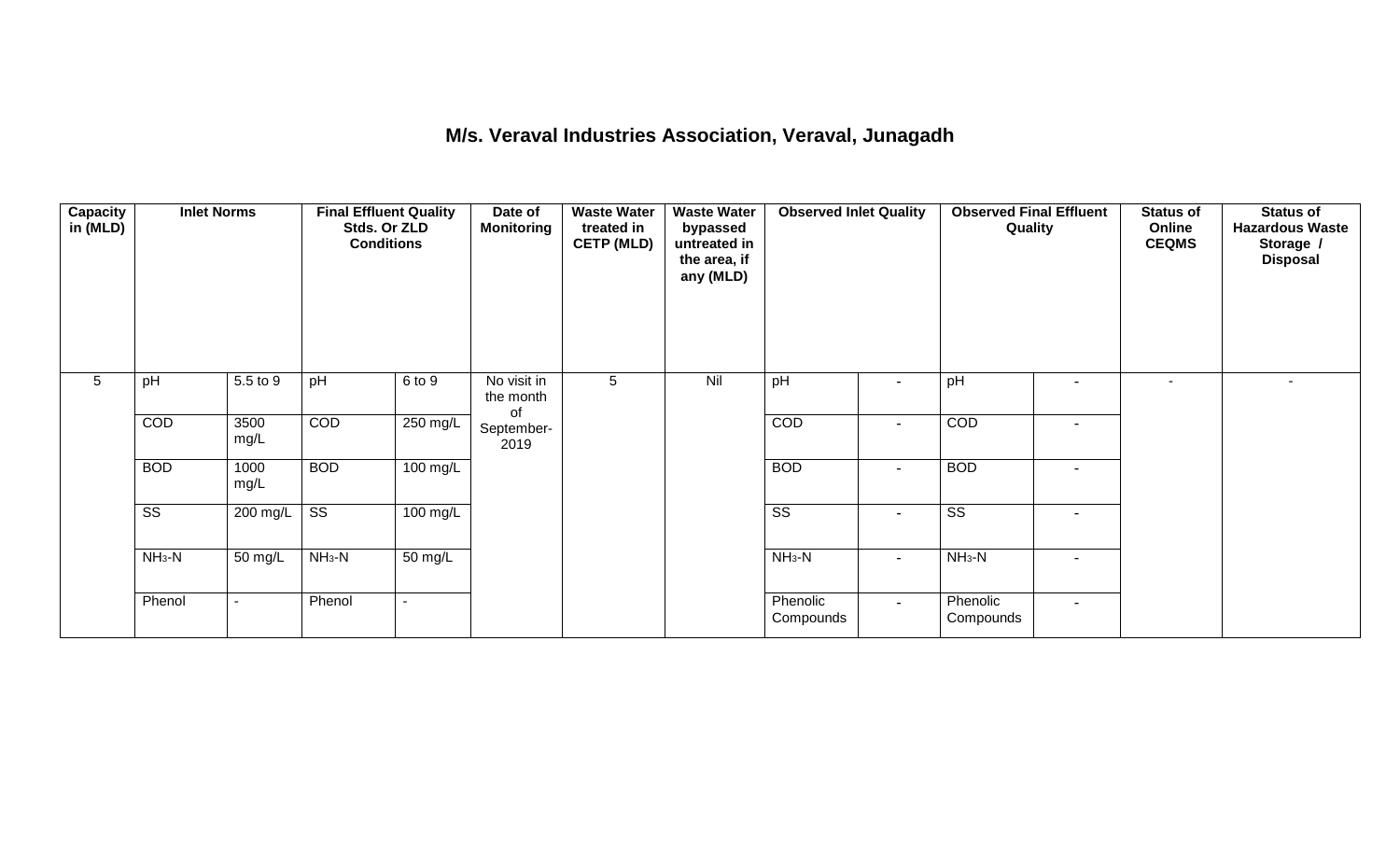### **M/s. Bhatgam Washing Ghat Suddhikaran Yojana Pvt. Ltd., Bhatgam, Rajkot**

| Capacity<br>in (MLD) | <b>Inlet Norms</b>     |              | <b>Final Effluent Quality</b><br>Stds. Or ZLD<br><b>Conditions</b> |            | Date of<br><b>Monitoring</b>       | <b>Waste Water</b><br>treated in<br><b>CETP (MLD)</b> | <b>Waste Water</b><br>bypassed<br>untreated in<br>the area, if<br>any (MLD) | <b>Observed Inlet Quality</b> |          | <b>Observed Final Effluent</b><br>Quality |                       | <b>Status of</b><br>Online<br><b>CEQMS</b> | <b>Status of</b><br><b>Hazardous Waste</b><br>Storage /<br><b>Disposal</b> |
|----------------------|------------------------|--------------|--------------------------------------------------------------------|------------|------------------------------------|-------------------------------------------------------|-----------------------------------------------------------------------------|-------------------------------|----------|-------------------------------------------|-----------------------|--------------------------------------------|----------------------------------------------------------------------------|
| 30                   | pH                     | $10.5 - 12$  | pH                                                                 | $6.5 - 9$  | Average<br>value of<br>September - | 10                                                    | Nil                                                                         | pH                            | 11.14    | pH                                        | 9.27                  | pH, Flow<br>meter, SS,<br>Color, MLSS,     | ۰                                                                          |
|                      | COD                    | 1000<br>mg/L | COD                                                                | $100$ mg/L | 2019                               |                                                       |                                                                             | COD                           | 341 mg/L | COD                                       | <mark>272 mg/L</mark> | <b>COD</b>                                 |                                                                            |
|                      | <b>BOD</b>             | 350 mg/L     | <b>BOD</b>                                                         | 30 mg/L    |                                    |                                                       |                                                                             | <b>BOD</b>                    | 103 mg/L | <b>BOD</b>                                | $53$ mg/L             |                                            |                                                                            |
|                      | $\overline{\text{ss}}$ | 2000<br>mg/L | $\overline{\text{ss}}$                                             | $100$ mg/L |                                    |                                                       |                                                                             | $\overline{\text{ss}}$        | 496 mg/L | $\overline{\text{ss}}$                    | 660 mg/L              |                                            |                                                                            |
|                      | $NH3-N$                | 75 mg/L      | $NH3-N$                                                            | 50 mg/L    |                                    |                                                       |                                                                             | $NH3-N$                       | 8.4 mg/L | $NH3-N$                                   | $0.56$ mg/L           |                                            |                                                                            |
|                      | Phenolic<br>Compounds  | 5 mg/L       | Phenolic<br>Compounds                                              | 1 $mg/L$   |                                    |                                                       |                                                                             | Phenolic<br>Compounds         | $\sim$   | Phenolic<br>Compounds                     | $\blacksquare$        |                                            |                                                                            |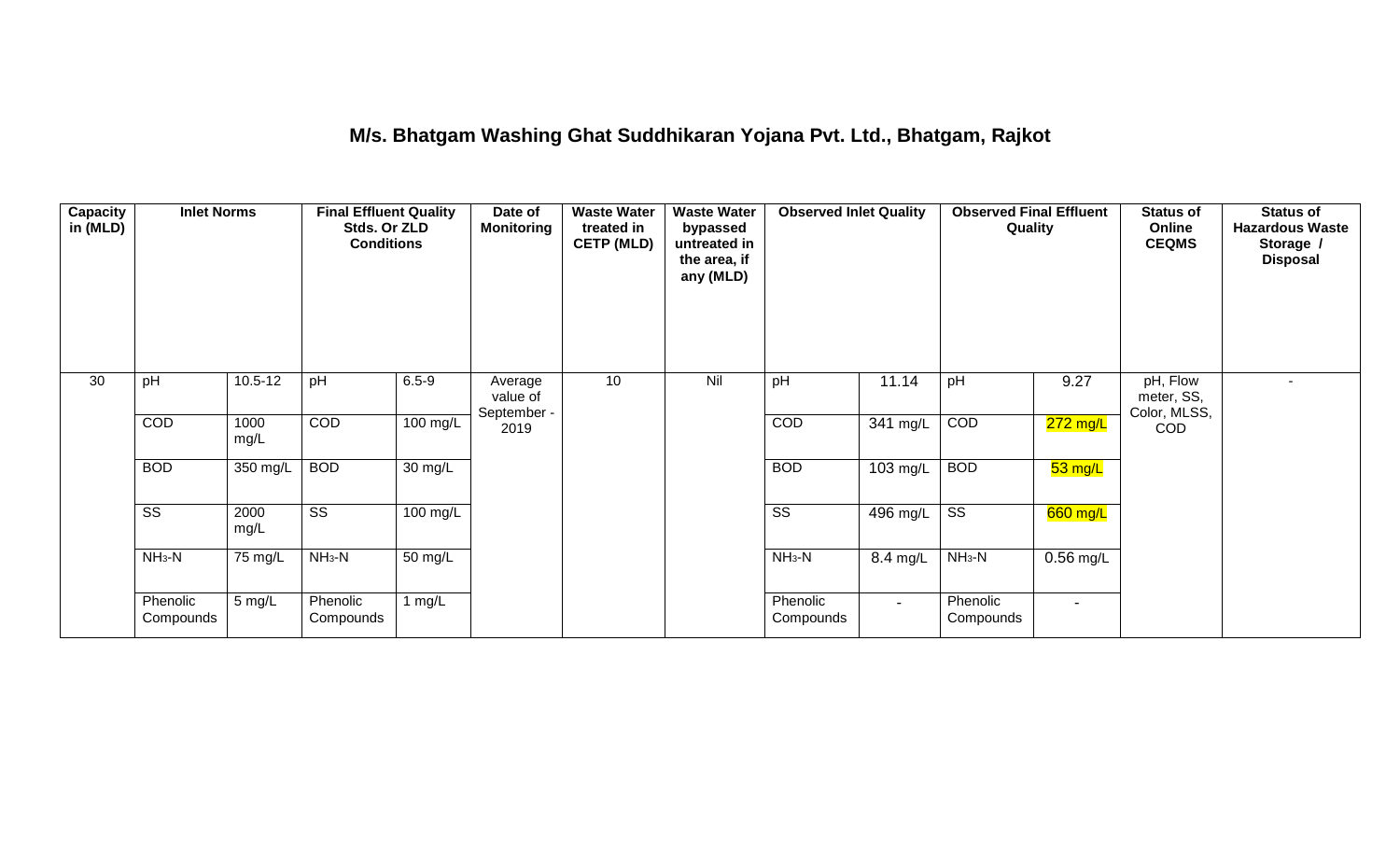# **M/s. Jetpur Dyeing & Printing Association, Jetpur, Rajkot**

| Capacity<br>in (MLD) | <b>Inlet Norms</b><br>pH |               | <b>Final Effluent Quality</b><br>Stds. Or ZLD<br><b>Conditions</b> |                    | Date of<br><b>Monitoring</b> | <b>Waste Water</b><br>treated in<br><b>CETP (MLD)</b> | <b>Waste Water</b><br>bypassed<br>untreated in<br>the area, if<br>any (MLD) | <b>Observed Inlet Quality</b> |               | <b>Observed Final Effluent</b><br>Quality |            | <b>Status of</b><br>Online<br><b>CEQMS</b> | <b>Status of</b><br><b>Hazardous Waste</b><br>Storage /<br><b>Disposal</b> |
|----------------------|--------------------------|---------------|--------------------------------------------------------------------|--------------------|------------------------------|-------------------------------------------------------|-----------------------------------------------------------------------------|-------------------------------|---------------|-------------------------------------------|------------|--------------------------------------------|----------------------------------------------------------------------------|
| 10.00                |                          | $10.5 - 12.0$ | pH                                                                 | $6.5 - 9$          | Average<br>value of          | 7.00                                                  | Nil                                                                         | pH                            | 8.91          | pH                                        | 7.95       | pH, Flow<br>meter                          |                                                                            |
|                      | COD                      | 1000<br>mg/L  | COD                                                                | $250$ mg/L         | September -<br>2019          |                                                       |                                                                             | COD                           | 449 mg/L      | COD                                       | 94 mg/L    |                                            |                                                                            |
|                      | <b>BOD</b>               | 350 mg/L      | <b>BOD</b>                                                         | $100 \text{ mg/L}$ |                              |                                                       |                                                                             | <b>BOD</b>                    | 82 mg/L       | <b>BOD</b>                                | 30 mg/L    |                                            |                                                                            |
|                      | $\overline{\text{ss}}$   | 2000<br>mg/L  | $\overline{\text{ss}}$                                             | 100 mg/L           |                              |                                                       |                                                                             | $\overline{\text{SS}}$        | 198 mg/L      | $\overline{\text{ss}}$                    | $134$ mg/L |                                            |                                                                            |
|                      | $NH3-N$                  | 75 mg/L       | $NH_3-N$                                                           | 50 mg/L            |                              |                                                       |                                                                             | $NH_3-N$                      | 61.32<br>mg/L | $NH3-N$                                   | 28 mg/L    |                                            |                                                                            |
|                      | Phenolic<br>Compounds    | 5 mg/L        | Phenolic<br>Compounds                                              | 1 $mg/L$           |                              |                                                       |                                                                             | Phenolic<br>Compounds         | $\sim$        | Phenolic<br>Compounds                     | $\sim$     |                                            |                                                                            |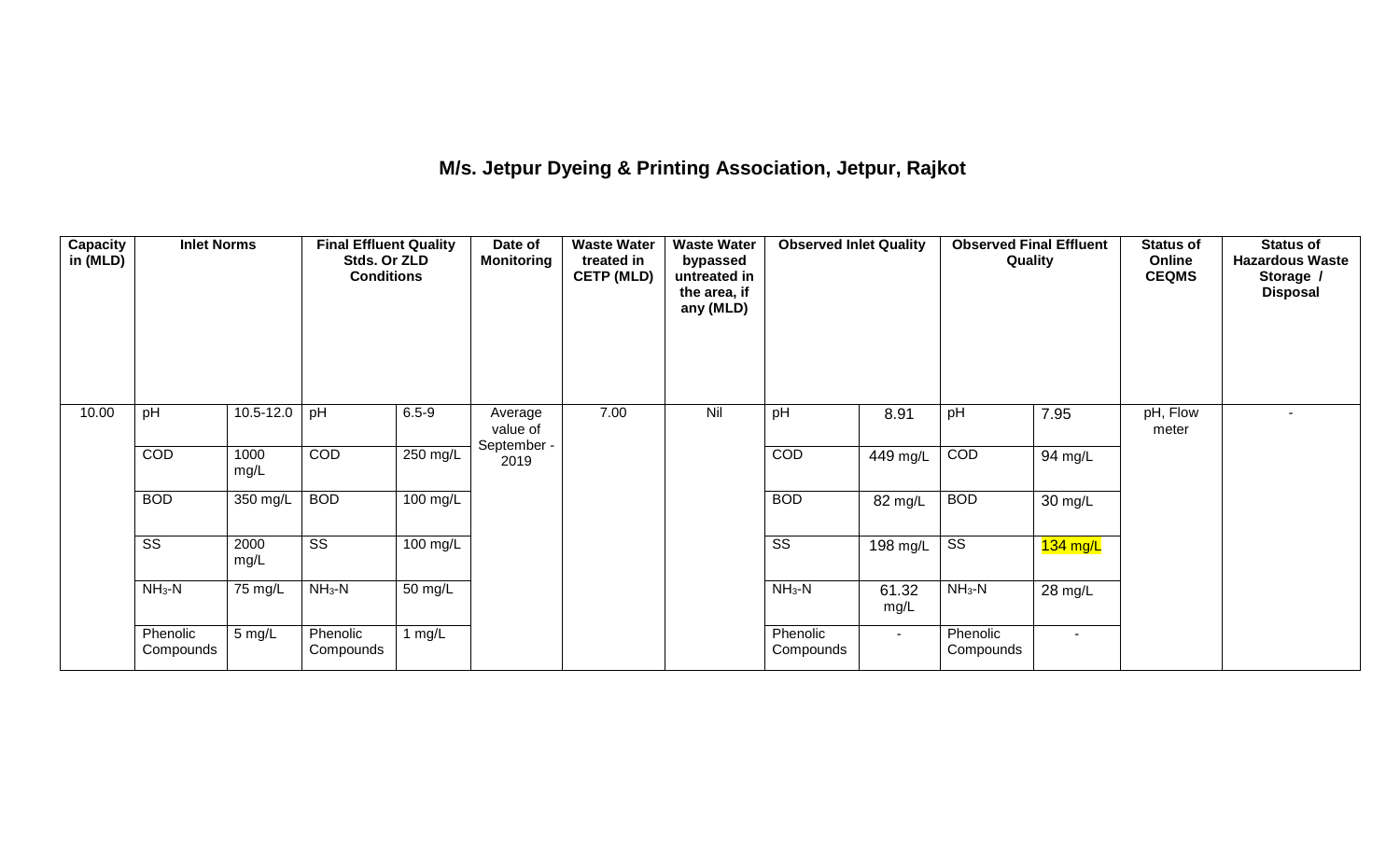# **M/s. Shri Dhareshwar GIDC Vistar Association,Dhareshwar, Rajkot**

| Capacity<br>in (MLD) | <b>Inlet Norms</b><br>pH<br>$10.5 - 12$ |                    | <b>Final Effluent Quality</b><br>Stds. Or ZLD<br><b>Conditions</b> |                      | Date of<br><b>Monitoring</b>       | <b>Waste Water</b><br>treated in<br><b>CETP (MLD)</b> | <b>Waste Water</b><br>bypassed<br>untreated in<br>the area, if<br>any (MLD) | <b>Observed Inlet Quality</b> |                    | <b>Observed Final Effluent</b><br>Quality |         | <b>Status of</b><br>Online<br><b>CEQMS</b> | <b>Status of</b><br><b>Hazardous Waste</b><br>Storage /<br><b>Disposal</b> |
|----------------------|-----------------------------------------|--------------------|--------------------------------------------------------------------|----------------------|------------------------------------|-------------------------------------------------------|-----------------------------------------------------------------------------|-------------------------------|--------------------|-------------------------------------------|---------|--------------------------------------------|----------------------------------------------------------------------------|
| 0.09                 |                                         |                    | pH                                                                 | 6.5 to 9             | Average<br>value of<br>September - | 0.09                                                  | Nil                                                                         | pH                            | 6.65               | pH                                        | 6.83    | pH, Flow<br>Meter                          | Storage - 10 MT                                                            |
|                      | COD                                     | 1000<br>mg/L       | COD                                                                | 100 mg/L             | 2019                               |                                                       |                                                                             | COD                           | 745 mg/L           | COD                                       | 27 mg/L |                                            |                                                                            |
|                      | <b>BOD</b>                              | 350 mg/L           | <b>BOD</b>                                                         | $\overline{30}$ mg/L |                                    |                                                       |                                                                             | <b>BOD</b>                    | $197 \text{ mg/L}$ | <b>BOD</b>                                | 8 mg/L  |                                            |                                                                            |
|                      | $\overline{\text{ss}}$                  | 2000<br>mg/L       | $\overline{\text{ss}}$                                             | $100 \text{ mg/L}$   |                                    |                                                       |                                                                             | $\overline{\text{ss}}$        | 256 mg/L           | $\overline{\text{ss}}$                    | 02 mg/L |                                            |                                                                            |
|                      | $NH3-N$                                 | $NH3-N$<br>75 mg/L | $\overline{50}$ mg/L                                               |                      |                                    |                                                       | $NH_3-N$                                                                    | $9.8 \text{ mg/L}$            | $NH3-N$            | 13 mg/L                                   |         |                                            |                                                                            |
|                      | Phenolic<br>Compounds                   | 5 mg/L             | Phenolic<br>Compounds                                              | 1 $mg/L$             |                                    |                                                       |                                                                             | Phenolic<br>Compounds         | $\sim$             | Phenolic<br>Compounds                     | $\sim$  |                                            |                                                                            |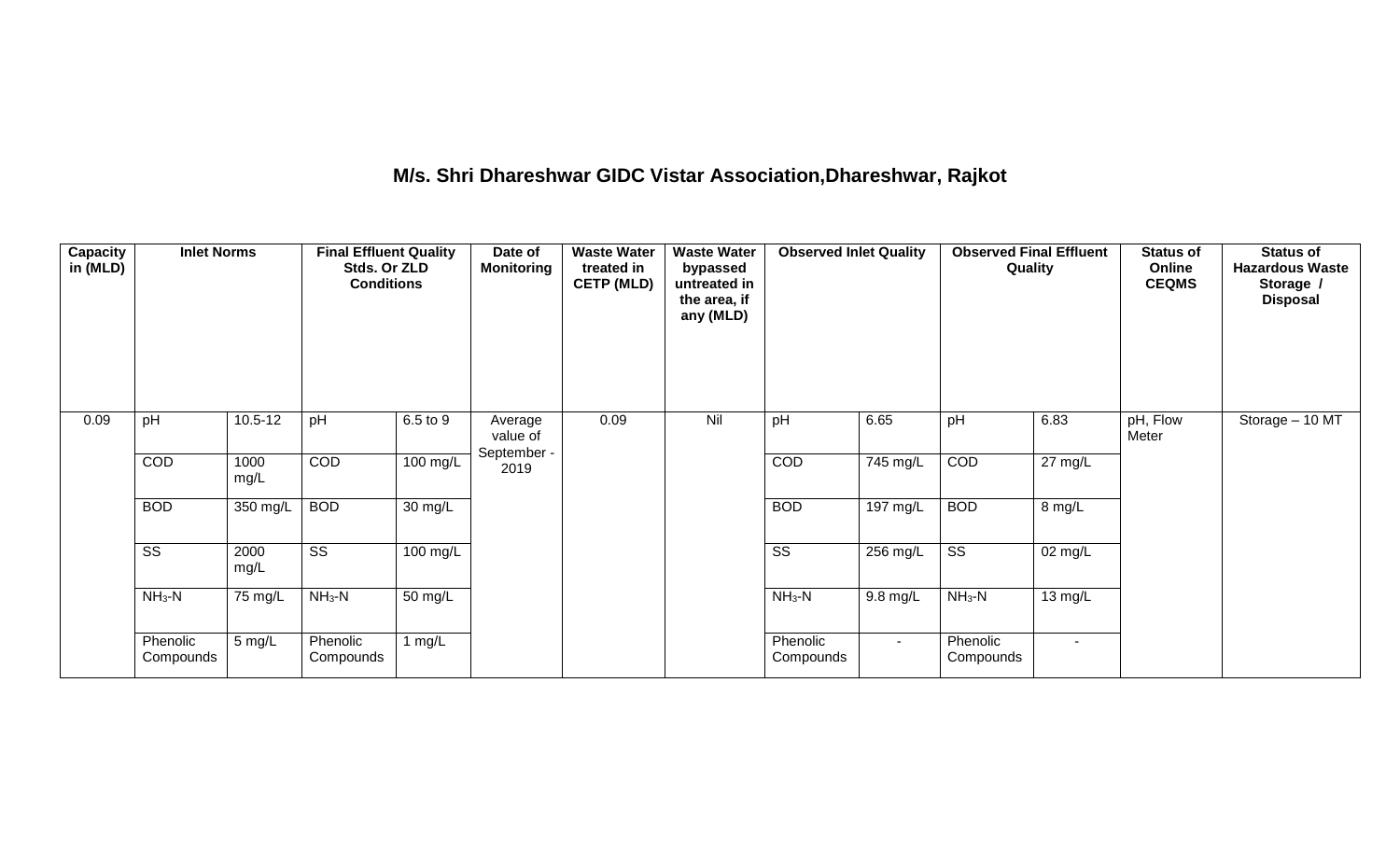## **M/s. Jay Khodiyar Enviro-Technologies Pvt. Ltd., Rajkot**

| <b>Capacity</b><br>in (MLD) | <b>Inlet Norms</b><br>pH<br>Up to 5 |          | <b>Final Effluent Quality</b><br>Stds. Or ZLD<br><b>Conditions</b> |            | Date of<br><b>Monitoring</b>       | <b>Waste Water</b><br>treated in<br><b>CETP (MLD)</b> | <b>Waste Water</b><br>bypassed<br>untreated in<br>the area, if<br>any (MLD) | <b>Observed Inlet Quality</b> |            | <b>Observed Final Effluent</b><br>Quality |                    | <b>Status of</b><br>Online<br><b>CEQMS</b> | <b>Status of</b><br><b>Hazardous Waste</b><br>Storage /<br><b>Disposal</b> |
|-----------------------------|-------------------------------------|----------|--------------------------------------------------------------------|------------|------------------------------------|-------------------------------------------------------|-----------------------------------------------------------------------------|-------------------------------|------------|-------------------------------------------|--------------------|--------------------------------------------|----------------------------------------------------------------------------|
| 0.025                       |                                     |          | pH                                                                 | 6.5 to 8.5 | Average<br>value of<br>September - | 0.013                                                 | Nil                                                                         | pH                            | 6.20       | pH                                        | 7.99               | ۰.                                         | Storage - 4 MT                                                             |
|                             | COD                                 | 250 mg/L | COD                                                                | 100 mg/L   | 2019                               |                                                       |                                                                             | COD                           | 16 mg/L    | COD                                       | 11 $mg/L$          |                                            |                                                                            |
|                             | <b>BOD</b>                          | 100 mg/L | <b>BOD</b>                                                         | 30 mg/L    |                                    |                                                       |                                                                             | <b>BOD</b>                    | $3.9$ mg/L | <b>BOD</b>                                | $2.7 \text{ mg/L}$ |                                            |                                                                            |
|                             | $\overline{\text{ss}}$              | 250 mg/L | $\overline{\text{ss}}$                                             | $100$ mg/L |                                    |                                                       |                                                                             | $\overline{\text{ss}}$        | 48 mg/L    | $\overline{\text{ss}}$                    | 06 mg/L            |                                            |                                                                            |
|                             | $NH3-N$                             |          | $NH3-N$                                                            | 50 mg/L    |                                    |                                                       |                                                                             | $NH3-N$                       | 1.68 mg/L  | $NH3-N$                                   | $0.56$ mg/L        |                                            |                                                                            |
|                             | Phenolic<br>Compounds               |          | Phenolic<br>Compounds                                              | 1 $mg/L$   |                                    |                                                       |                                                                             | Phenolic<br>Compounds         | <b>BDL</b> | Phenolic<br>Compounds                     | <b>BDL</b>         |                                            |                                                                            |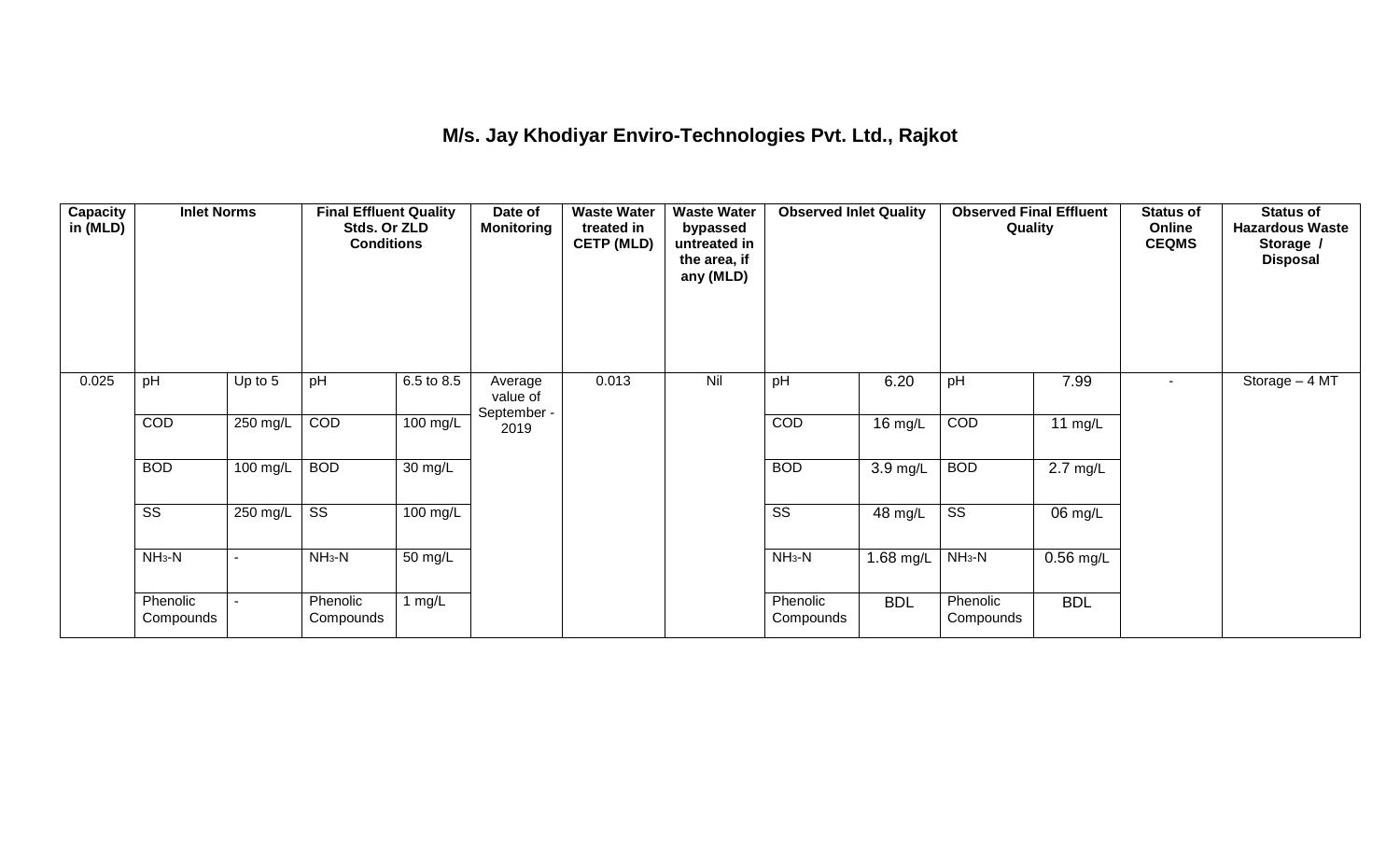### **M/s. Kalol GIDC Industries Association, Kadi, Gandhinagar**

| Capacity<br>in (MLD) | <b>Inlet Norms</b><br>pH<br>6.5 to 8.5 |              | <b>Final Effluent Quality</b><br>Stds. Or ZLD<br><b>Conditions</b> |                       | Date of<br><b>Monitoring</b> | <b>Waste Water</b><br>treated in<br><b>CETP (MLD)</b> | <b>Waste Water</b><br>bypassed<br>untreated in<br>the area, if<br>any (MLD) | <b>Observed Inlet Quality</b> |                          | <b>Observed Final Effluent</b><br>Quality |                   | <b>Status of</b><br>Online<br><b>CEQMS</b> | <b>Status of</b><br><b>Hazardous Waste</b><br>Storage /<br><b>Disposal</b> |
|----------------------|----------------------------------------|--------------|--------------------------------------------------------------------|-----------------------|------------------------------|-------------------------------------------------------|-----------------------------------------------------------------------------|-------------------------------|--------------------------|-------------------------------------------|-------------------|--------------------------------------------|----------------------------------------------------------------------------|
| 0.35                 |                                        |              | pH                                                                 | 6.5 to 8.5            | Average<br>value of          | 0.35                                                  | Nil                                                                         | pH                            |                          | pH                                        | 7.98              | ٠                                          | Storage - 25 MT<br>Disposal - 11 MT                                        |
|                      | COD                                    | 2000<br>mg/L | COD                                                                | 250 mg/L              | September -<br>2019          |                                                       |                                                                             | COD                           | $\blacksquare$           | COD                                       | 102 mg/L          |                                            |                                                                            |
|                      | <b>BOD</b>                             | 700 mg/L     | <b>BOD</b>                                                         | $100 \text{ mg/L}$    |                              |                                                       |                                                                             | <b>BOD</b>                    | $\blacksquare$           | <b>BOD</b>                                | $20 \text{ mg/L}$ |                                            |                                                                            |
|                      | $\overline{\text{ss}}$                 |              | $\overline{\text{SS}}$                                             | $\overline{100}$ mg/L |                              |                                                       |                                                                             | $\overline{\text{ss}}$        | $\overline{\phantom{a}}$ | $\overline{\text{ss}}$                    | 56 mg/L           |                                            |                                                                            |
|                      | $NH3-N$                                | 50 mg/L      | $NH3-N$                                                            | 50 mg/L               |                              |                                                       |                                                                             | $NH_3-N$                      | $\blacksquare$           | $NH3-N$                                   | 6 mg/L            |                                            |                                                                            |
|                      | Phenolic<br>Compounds                  |              | Phenolic<br>Compounds                                              | 1 $mg/L$              |                              |                                                       |                                                                             | Phenolic<br>Compounds         | $\sim$                   | Phenolic<br>Compounds                     | <b>BDL</b>        |                                            |                                                                            |